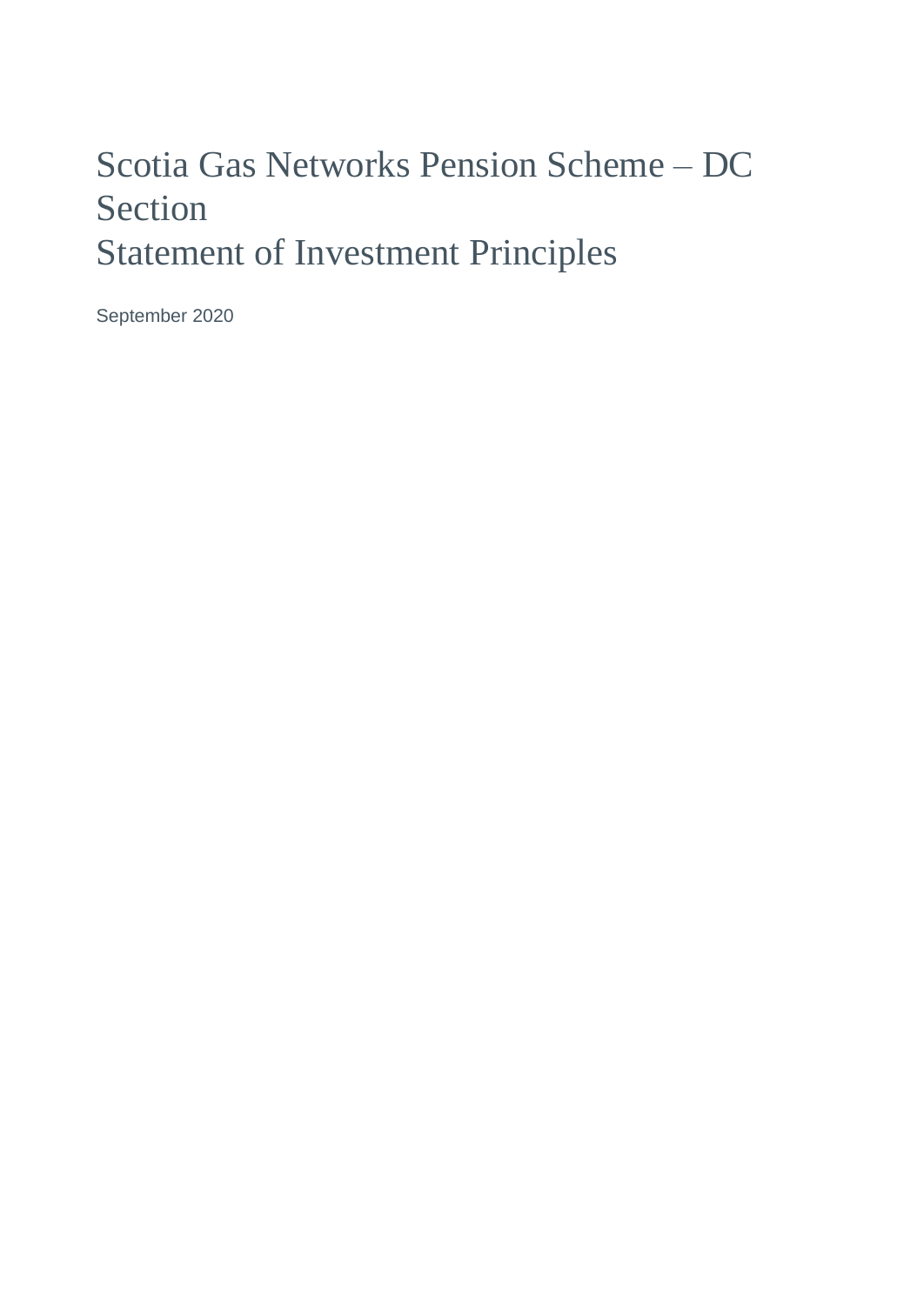# **Contents**

#### **Introduction**

The law requires the trustees to produce a formal "Statement of Investment Principles" for the Scheme's default arrangement and its other investment options. These Statements set out what the trustees aim to achieve with the investment options and their investment policies which guide how members' money is invested.

This document is a compendium of the Statements of Investment Principles for the Scotia Gas Networks Pension Scheme (the "Scheme"). These Statements must cover a number of technical points to comply with legislation as well as meet the expectations of the Pensions Regulator and needs of the Scheme's Auditors which, as far as possible, are shown separately in "for the record" boxes.

The trustees began publishing the Statements of Investment Principles from 1 October 2019 and will publish a statement each year from 1 October 2020 describing how these Statements have been followed in the last year.

#### **Statements of Investment Principles**

The trustees' Statements of Investment Principles for the DC Section contained in this document include the:

- 1 Statement of the aims and objectives for the default arrangement\*;
- 2 Statement of the aims and objectives for investment options outside the default arrangement\*; and
- 3 Statement of investment beliefs, risks and policies\*\*.

The Statement of Investment Principles for the DC Section of the Scheme \*\* comprises items 1, 2 and 3.

The Statement of Investment Principles for the Scheme's default arrangement \*\*\* comprises items 1 and 3.

#### **Appendices**

- A. Investment implementation for the default arrangement;
- B. Investment implementation for the investment options outside the default arrangement; and
- C. Summary of the approach to investment governance.

#### **For the record**

\* In accordance with Regulation 2A(1) of the Occupational Pension Schemes (Investment) Regulations 2005.

\*\* In accordance with Regulation 2 of the Occupational Pension Schemes (Investment) Regulations 2005 as modified by subsequent Regulations and section 35 of the 1995 Act.

\*\*\* As required by the Occupational Pension Schemes (Charges and Governance) Regulations 2015

The trustees have taken proper written advice and consulted the Employer in the preparation of these Statements of investment Principles.

These Statements will be reviewed at least every three years or more frequently as required by the Regulations.

#### **For and on behalf of the trustees of the Scheme**

| <b>Name</b> | Signed | Date |
|-------------|--------|------|
|             |        |      |
|             |        |      |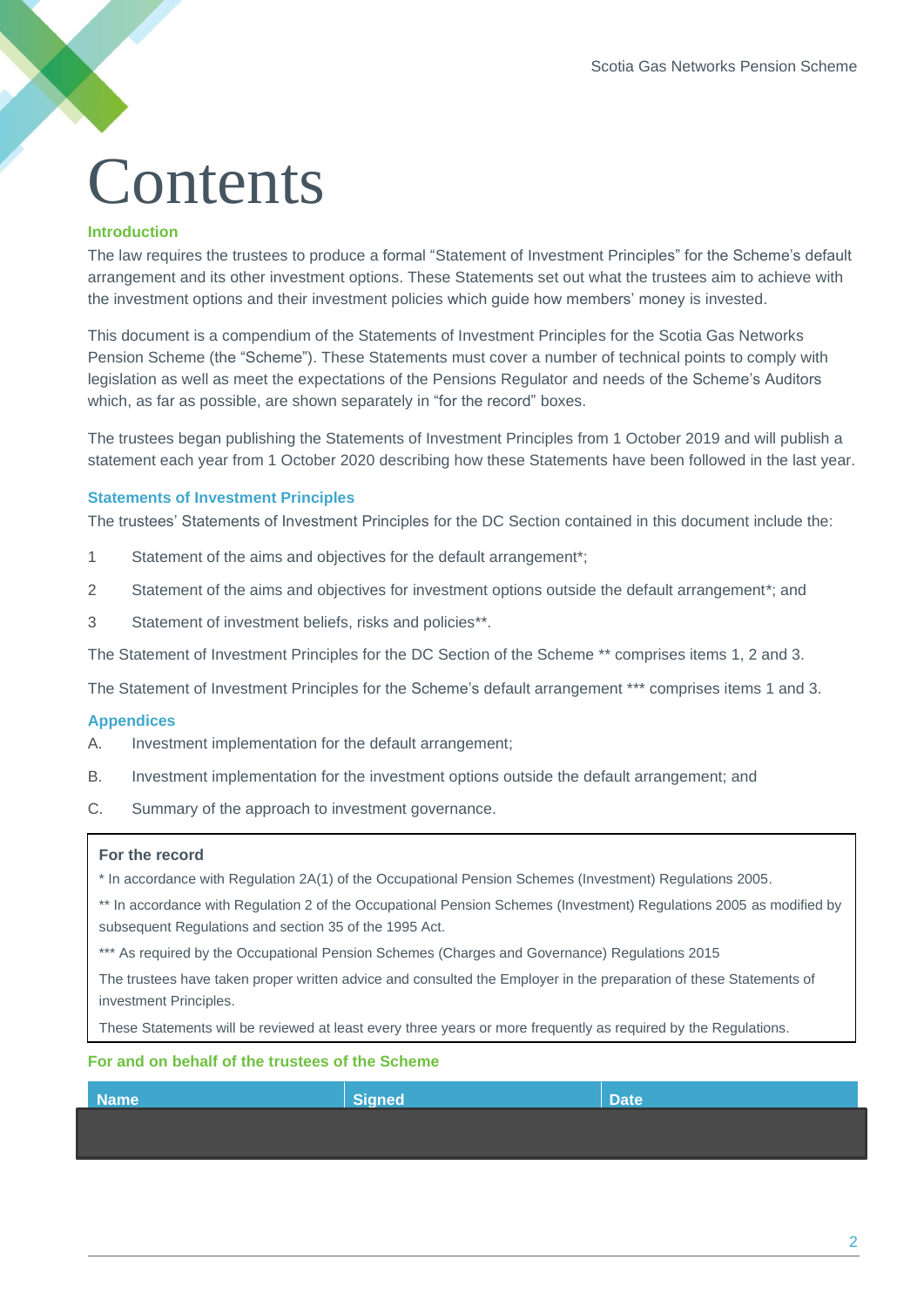### 1 Statement of the aims and objectives for the default arrangement

#### **Reasons for the Default Arrangement**

The trustees have decided that the Scheme should have a default investment arrangement because:

- The Scheme is a qualifying scheme for auto-enrolment purposes and so must have a default arrangement;
- It should be easy to be a member of the Scheme and start building retirement benefits without the need to make any investment decisions; and
- A majority of the Scheme's members are expected to have broadly similar investment needs.

#### **Choosing the default arrangement**

The default options for the DC (and AVC) sections of the Scheme were revised in 2018 following a review of investment strategy.

Members who did not wish to follow the automatic switch into the new default option were given the option to move to a self-select basis and could elect to remain invested how they were (with no future lifestyling).

Following the implementation of the default option, the legacy lifestyle options (SGN 10 Year Lifetime (the old default option), SGN 5 Year Lifetime and SGN 10 Year Lifecycle) were closed to new money however members who were within 3 years of retirement in October 2018 were defaulted to remain in their current strategy unless they actively chose to move into the new default or chose to self-select.

The trustees believe that understanding the Scheme's membership is essential to designing and maintaining a default arrangement which meets the needs of the majority of members.

The trustees have taken into account a number of aspects of the Scheme's membership including:

- The members' age and salary profile;
- The likely sizes of pension pots at retirement; and
- Members' likely benefit choices at and into retirement.

#### **Objectives for the default arrangement**

The main objective of the default arrangement is to provide good member outcomes at retirement. The trustees believe that it is in the best interests of the majority of members to offer a default which:

- Manages the principal investment risks members face during their membership of the Scheme;
- Maximises investment returns relative to inflation while taking an appropriate level of risk during membership of the Scheme for the majority of members who do not make investment choices; and
- Reflects members' likely benefit choices at retirement.

#### **The default arrangement**

The default arrangement is therefore a lifestyle strategy (Aviva's My Future Consolidation Lifestyle) which:

• Invests in the Aviva My Future Growth fund in the growth phase with the aim to grow members' assets in real terms when they are many years from retirement, then gradually moves investments to the Aviva My Future Consolidation fund which broadly targets income drawdown at retirement.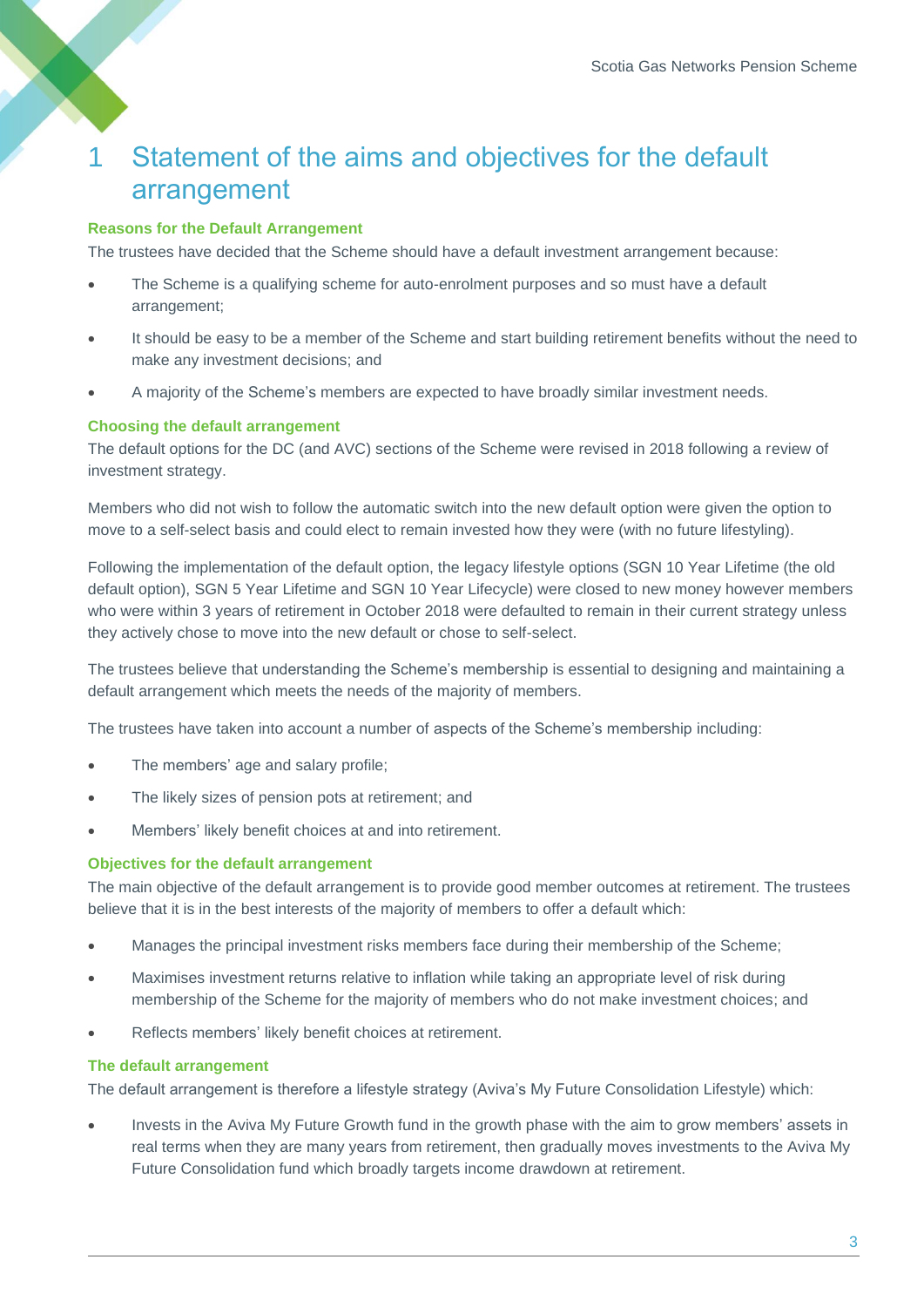• Targets members who are expected to use Flexible Access Income Drawdown during their retirement. Members of the Scheme also have the option to choose lifestyles targeting both annuity purchase and cash withdrawal at the point of retirement.

The expected levels of investment returns (after the deduction of charges) and risks for the funds used are consistent with the trustees' objectives for the default arrangement. The expected investment returns and approach to managing investment risks including financially material considerations such as climate change are described in Section 3.

Full details of the current default arrangement are given in Appendix B "Investment implementation for the default arrangement".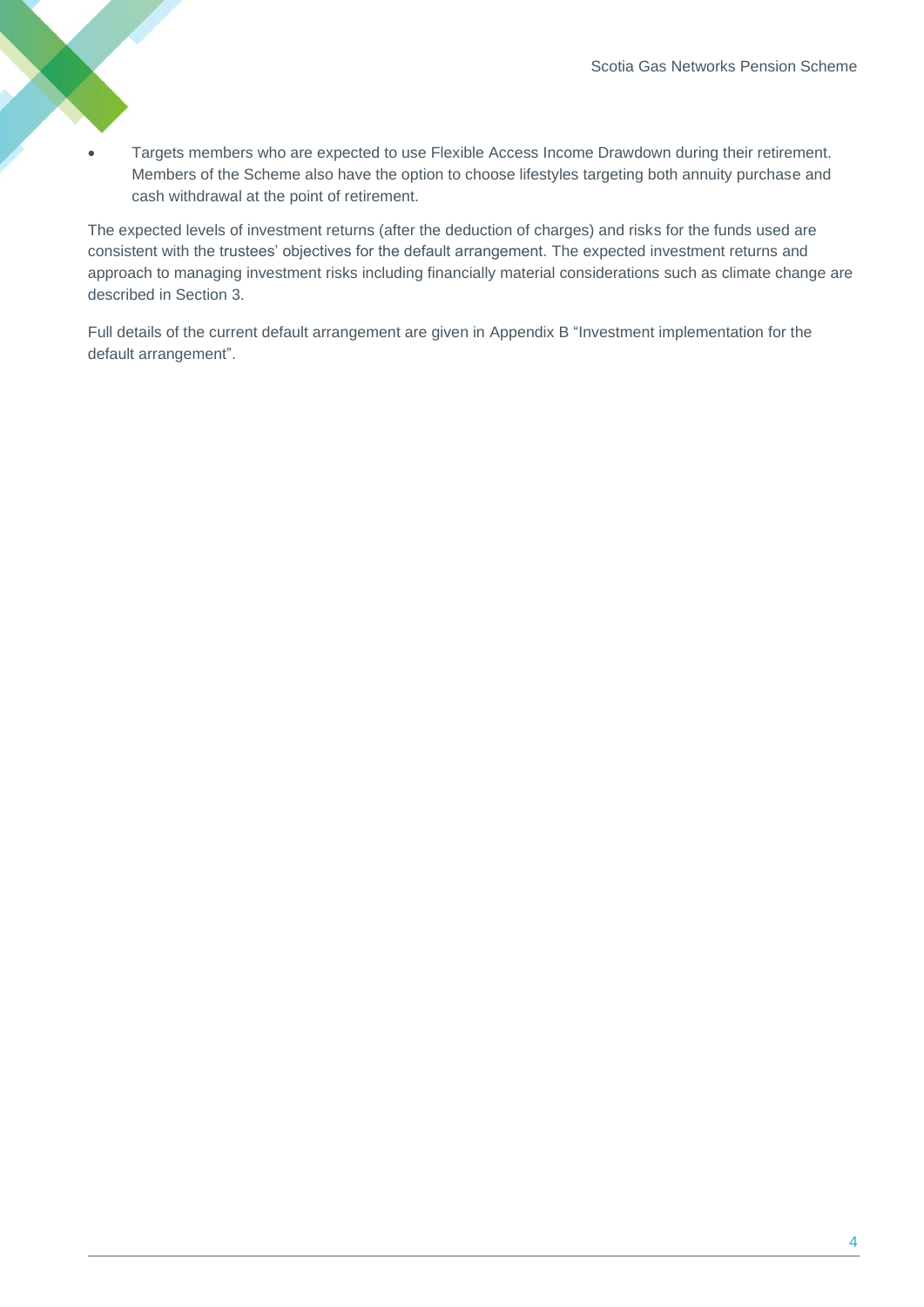### 2 Statement of the aims and objectives for investment options outside the default arrangement

#### **Reasons for the investment options**

In addition to the default arrangement, the Scheme offers members a choice of investment options because:

- While the default arrangement is intended to meet the needs of a majority of the Scheme's members, it may not meet the needs of a wider cross-section of members;
- Attitudes to investment risks and the need for investment returns will vary from member to member and will also vary for each member over time and, in particular, as they approach retirement;
- Members have differing investment needs and these needs change during their working lives; and
- Some members will want to be more closely involved in choosing where their contributions are invested.

#### **Choosing the investment options**

#### **Membership analysis**

The trustees believe that understanding the Scheme's membership is important to maintaining an appropriate range of investment options and have taken into account a number of aspects including:

- The members' age and salary profile;
- The likely sizes of members' pension pots at retirement;
- Members' retirement dates and likely range of benefit choices at retirement;
- The levels of investment risk and return members may be willing to take; and
- The degree to which members are likely to take an interest in where their contributions are invested.

#### **Costs of investment options**

The investment costs are borne by members and so a balance needs to be struck between choice and costs.

#### **Objectives for the investment options**

The Scheme offers members a choice of investment options as an alternative to the default arrangement.

#### **Self-select funds**

The objectives of the self-select fund range are to:

- Provide a choice of individual funds for members who want to be more closely involved in choosing where their pension pots are invested;
- Complement the objectives of the Default Arrangement;
- Provide a broader choice of levels of investment risk and return;
- Provide a broader choice of investment approaches;
- Help members more closely tailor how their pension pots are invested to their personal needs and attitude to risk;
- Help members more closely tailor how their pension pots are invested to reflect the benefits they intend to take at retirement.

Nevertheless, the self-select fund range cannot be expected to cover all the investment needs of all members.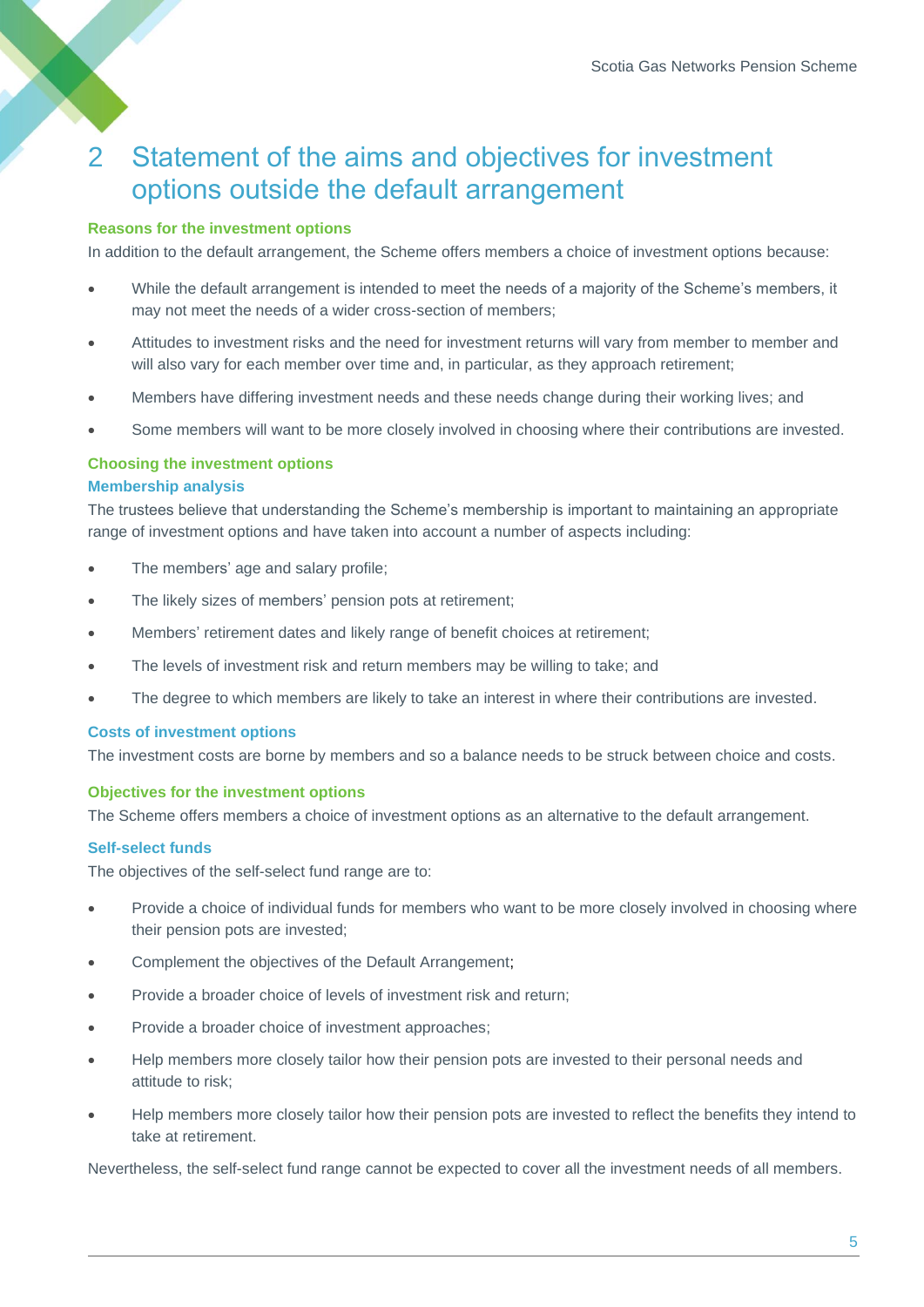#### **Risk and return**

The expected levels of investment returns (after the deduction of charges) and risks for the funds used are consistent with the trustees' objectives for these investment options. The expected investment returns and approach to managing investment risks including financially material considerations such as climate change are described in Section 3.

Full details of the current investment options are provided in the documents Appendix B "Investment implementation for investment options outside the default arrangement" and Appendix A "Investment implementation for the default arrangement".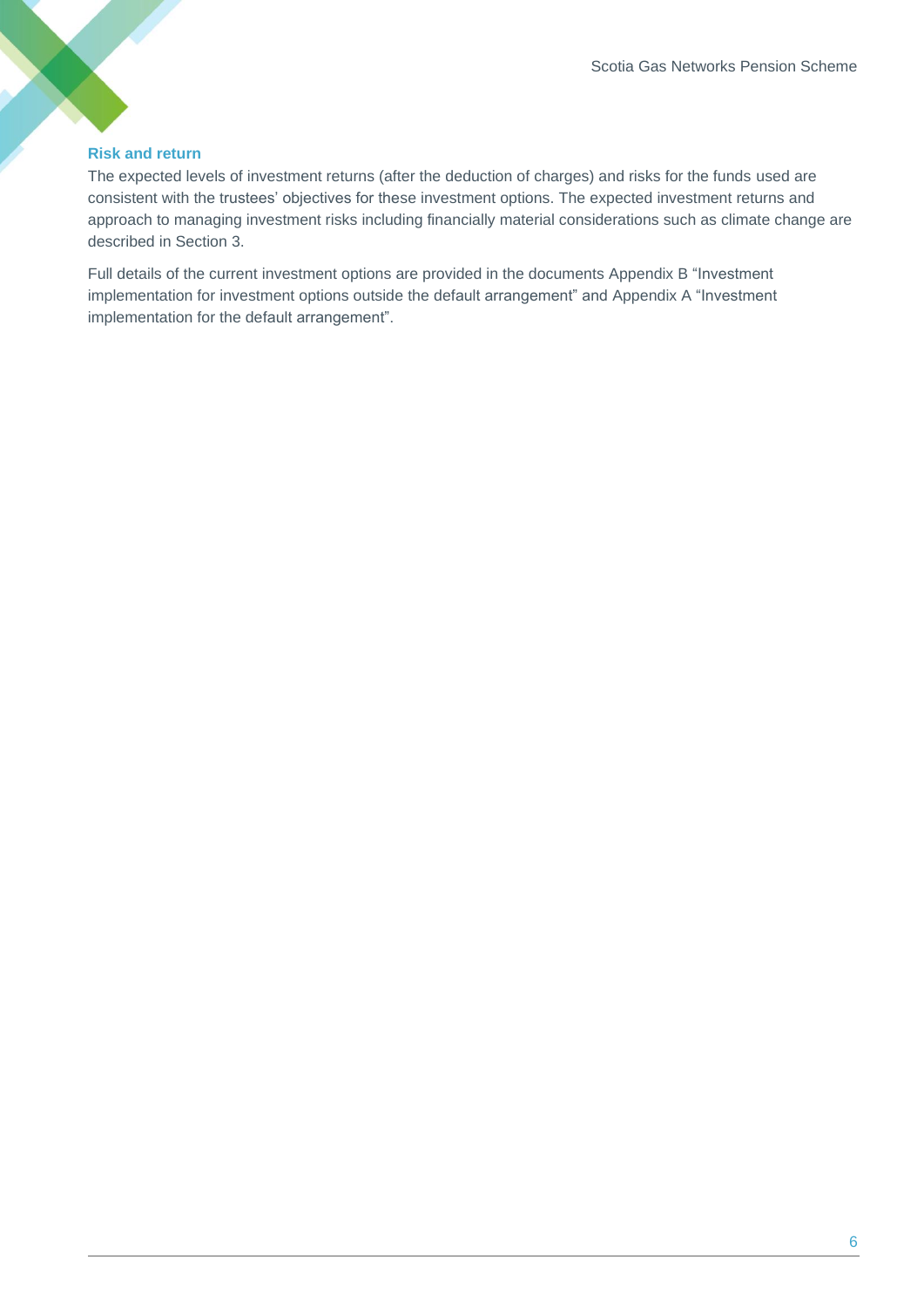# 3 Statement of investment policies

#### **Introduction**

This Statement sets out the investment policies which guide the trustees' decision making.

#### **For the record**

This Statement of investment beliefs, risks and policies should be read in conjunction with the Statements of the aims and objectives for both the default arrangement and the investment options outside the default arrangement. Collectively, these respectively form the Statements of Investment Principles for the Scheme and the default arrangement.

This Statement of investment beliefs has been prepared in accordance with the Occupational Pension Scheme (Investment) Regulations 2005 as amended by the Pension Protection Fund (Pensionable Service) and Occupational Pension Schemes (Investment and Disclosure) (Amendment and Modification) Regulations 2018 and the Occupational Pension Schemes (Investment and Disclosure) Regulations 2019.

#### **Risks** (Amendment) Regulations 2019.

#### **Principal investment risks**

The trustees believe that the three principal investment risks most members will face are:

**1) Inflation risk** – investment returns over members' working lives may not keep pace with inflation and, as a result, do not produce adequate retirement benefits.

Further from retirement, this risk should be countered by funds investing in equities and other growth orientated assets which are expected to produce returns well in excess of inflation over the longer term. Approaching retirement, the impact of this risk needs to be balanced against the other main risks members face.

**2) Benefit conversion risk** – investment conditions just prior to retirement may increase the cost of turning members' fund values into retirement benefits.

For members taking cash at retirement, funds investing in cash deposits and other short-term interest-bearing investments provide a high degree of (but not complete) capital security. Funds investing in a mix of different assets are expected to be broadly suitable for members planning income drawdown during retirement. For members buying an annuity at retirement, the value of funds investing in longer-dated bonds may be expected to broadly follow changes in annuity rates caused by long-term interest rates.

**3) Volatility/Market risk** – falls in fund values prior to retirement lead to a reduction in retirement benefits.

Shifts in market sentiment (for example, in response to economic news or geopolitical events) or momentum in general market trading can lead to widespread changes and/or volatility in asset values over the short-term.

This can include short-term changes in the normally expected correlations of the behaviour of risks and returns seen between different asset classes, when standard approaches to mitigating risks such as diversification are temporarily ineffective.

Funds investing in bonds or a mix of assets or investment techniques intended to manage short-term risks may be expected to be subject to lower levels of short-term fluctuations in values - although there may be occasions when this does not hold good.

#### **Other investment risks**

The trustees believe that other investment risks members may face include: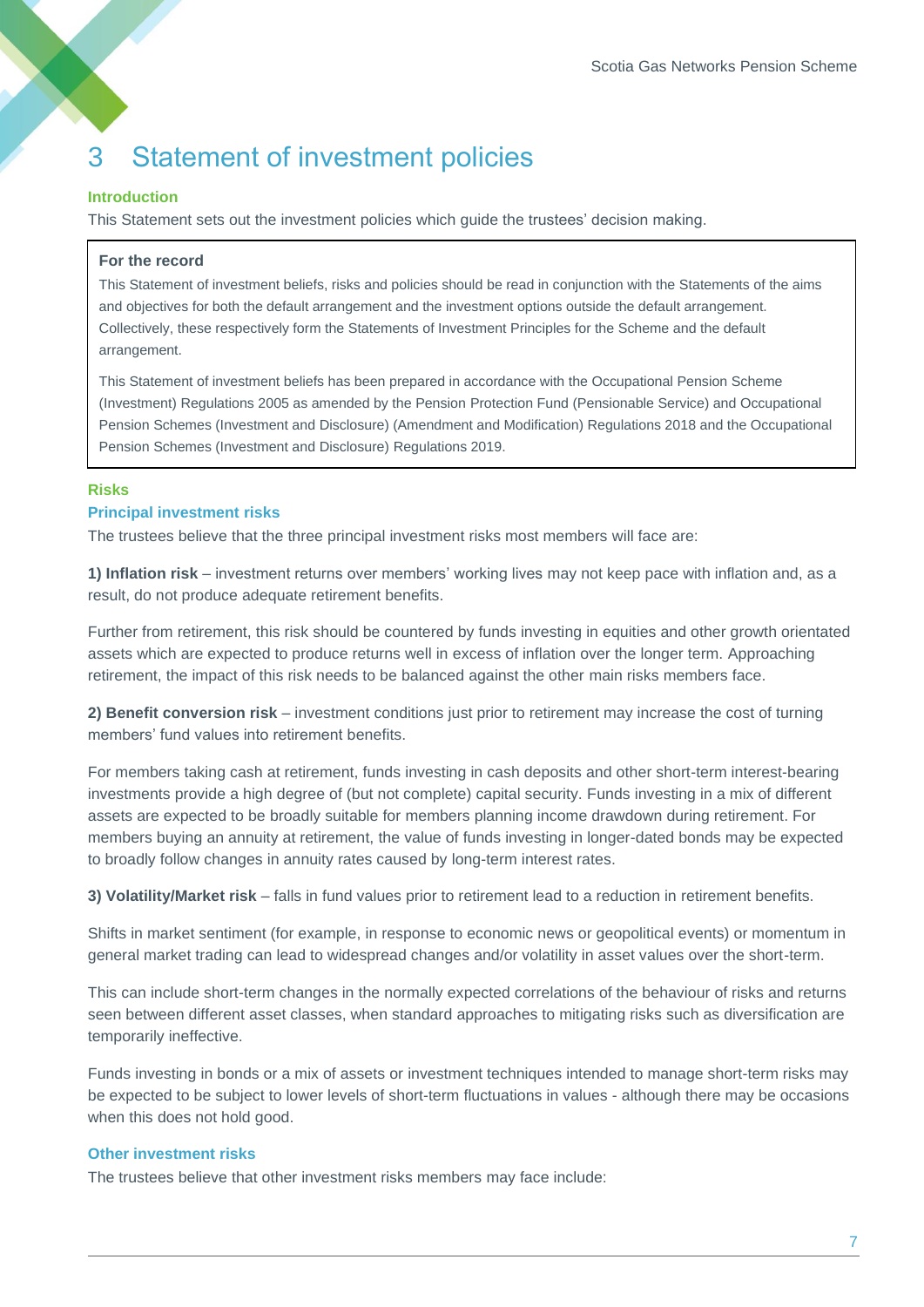**Active management risk** – a fund manager's selection of holdings may not lead to investment returns in line with the fund's objectives and investment markets generally.

**Currency risk** – changes in exchange rates will impact the values of investments outside the UK when they are being bought or sold.

**Interest rate risk** – the value of funds which invest in bonds will be affected by changes in interest rates.

**Default risk –** for bond funds (where money is lent in return for the payment of interest), the company or government borrowing money fails to pay the interest due or repay the loan.

**Liquidity risk** – funds which invest in assets which cannot be easily bought or sold (such as property) may at times not be able to accept new investments or disinvestments of existing holdings.

**Counterparty risk** – the financial institutions holding a fund's assets may get into financial difficulties leading to a reduction in a fund's value.

**Market risks** - Shifts in market sentiment (for example, in response to economic news or geopolitical events) or momentum in general market trading can lead to widespread changes and/or volatility in asset values over the short-term.

This can include short-term changes in the normally expected correlations of the behaviour of risks and returns seen between different asset classes, when standard approaches to mitigating risks such as diversification are temporarily ineffective.

**Environmental, Social and Governance (ESG) risks** – the extent to which ESG issues are not reflected in asset prices and/or not considered in investment decision making leading to underperformance relative to expectations.

**Climate risk** - The extent to which climate change causes a material deterioration in asset values as a consequence of factors including, but not limited to: policy change, physical impacts and the expected transition to a low-carbon economy.

**Legislative/Regulatory** - Changes in government policy or taxation may have a long-term positive or negative impact on certain sectors of a country's economy or one country relative to its neighbours over the medium to longer-term. Changes in Regulations can also affect the operational costs, tax efficiency and security of one investment vehicle relative to other vehicles over the shorter-term.

#### **Managing risks**

The trustees have developed and maintain a framework for assessing the impact of all investment risks on longterm investment returns.

#### **Time horizon**

The trustees monitor the age profile of the Scheme's membership to arrive at an appropriate investment horizon when considering all investment risks:

- The Scheme has been closed to new entrants since 2007;
- As a result, the youngest members in the Scheme are c.35 years old and investment risks need to be considered over a 30 year time horizon;
- A majority of members are expected to take income drawdown in retirement and provision is offered for income drawdown from the Scheme;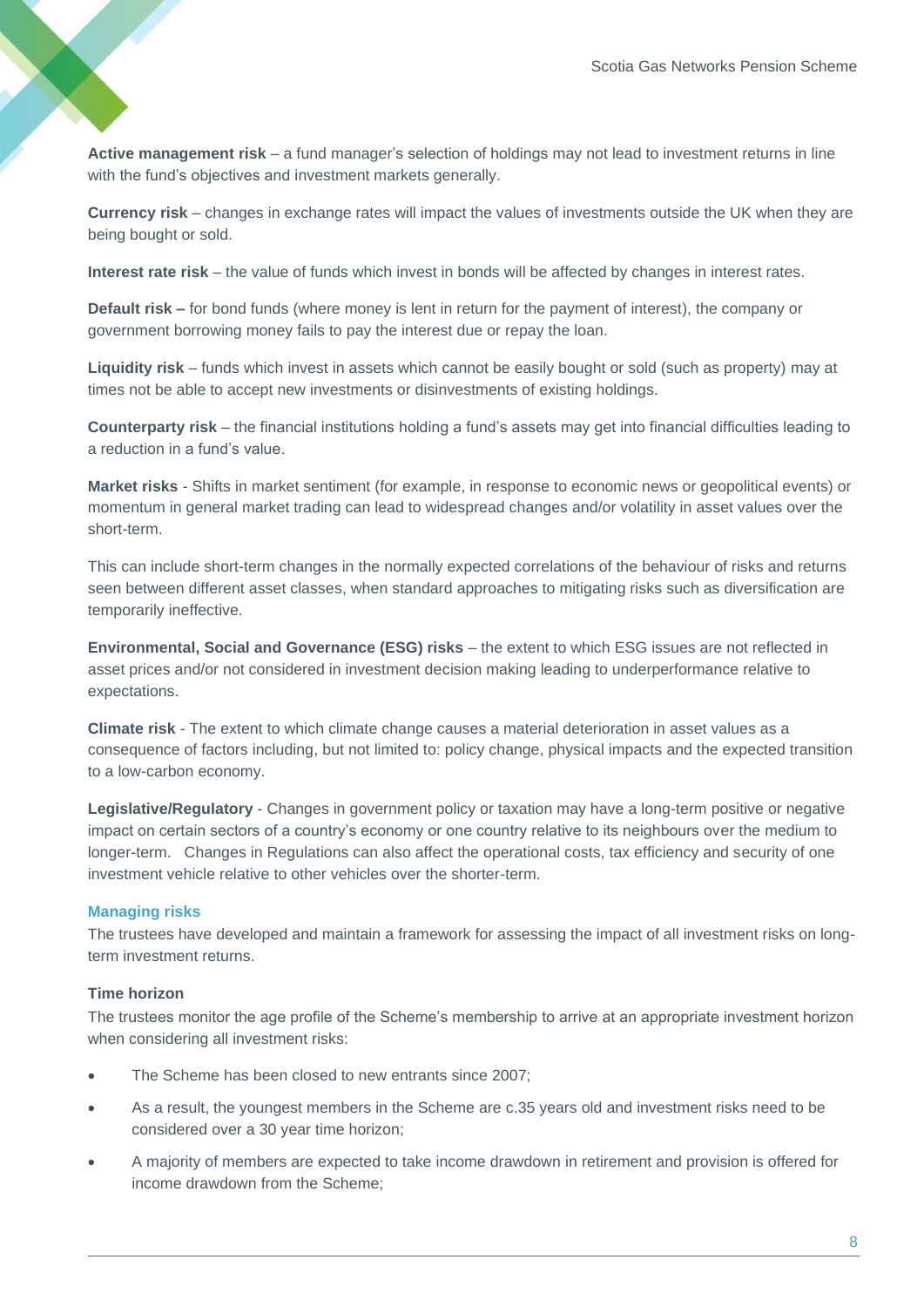• Some members may choose to buy an annuity from age 55 and investment risks for this group need to be considered carefully. There may be a difference between the member's time horizon and the time horizon for underlying investment which are expected to reflect the maturity profile (and interest rate sensitivity) of the assets backing an insurer's annuity business.

#### **Principal investment risks**

The lifestyle option manages the three main investment risks as members grow older by automatically switching from funds which are expected to give long-term growth relative to inflation into funds whose values should fluctuate less in the short-term relative to the benefits members are expected to take at retirement.

The self-select fund range provides members with a choice of funds with differing risk and return characteristics which are expected to meet the investment needs of a majority of members.

#### **Ability to invest/disinvest promptly**

The trustees recognise that it is important that members' contributions can be invested promptly in selected investment funds, and that these can be sold promptly for example when members wish to change where they are invested, transfer to another arrangement or if they wish to draw on their pension pot. The trustees manage this risk by selecting pooled investment funds which can be dealt on a daily basis.

The platform provider is responsible for monitoring the ability for members to invest and disinvest promptly and is expected to notify the trustees if a situation develops whereby there is any restriction on the ability for members to do so. For example, this situation could occur in the event of significant economic uncertainty impacting on the ability for fund managers to value the underlying assets.

#### **Other investment risks**

The trustees manage the other investment risks as part of the process for selecting and ongoing monitoring of the funds used by the Scheme.

The funds used give a good spread of investments which will help manage risks associated with market conditions, fund manager actions and default.

At this time, the trustees have not made explicit allowances for climate change within the development or implementation of its investment strategy. The trustees do discuss the potential impact of climate risks with their adviser on a periodic basis and will monitor developments in this area including the availability of solutions to mitigate climate-related risks.

#### **Financially material considerations**

The trustees recognise that:

- The consideration of financially material considerations, including ESG factors and climate risk, over the appropriate time horizon are relevant at different stages of the investment of members' defined contribution benefits; and
- The financial materiality of any factor, including ESG factors and climate risk, may be relevant to different degrees according to the asset class or classes in which a fund invests.

The trustees will consider financially material considerations, including ESG factors and climate risk in the development and implementation of the Scheme's investment arrangements for the purposes of determining the selection, retention and realisation of investments where there is sufficient data or evidence to allow them to systematically do so. The trustees expect that the investment platform provider will engage with their investment managers to ensure they take such considerations into account within their decision making.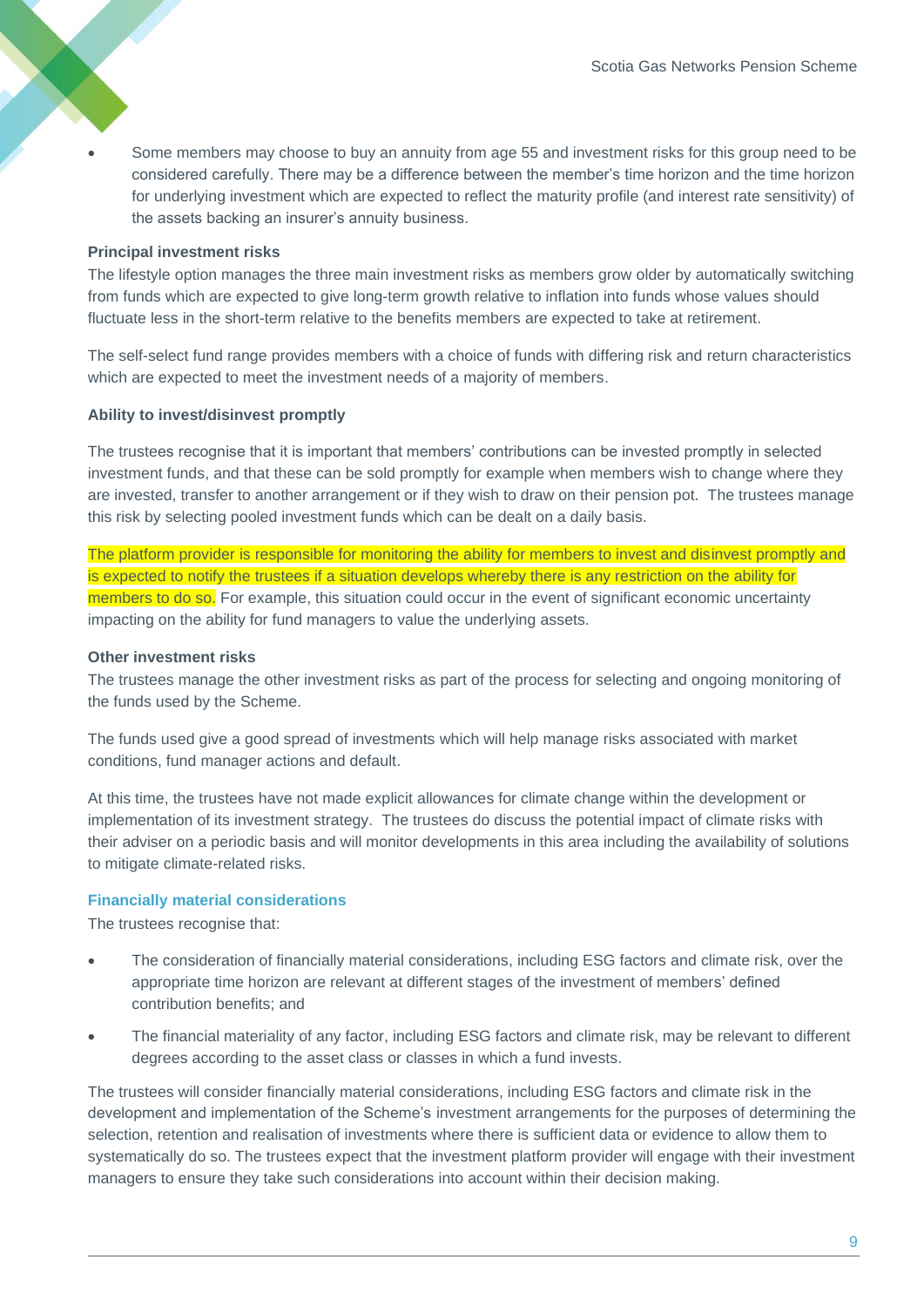#### **Implementation**

The Scheme uses standard pooled funds offered by investment platform providers and fund managers. This gives access to a range of funds while keeping down costs to members, but means that the trustees cannot adopt an approach to managing financially material considerations specific to the Scheme. The trustees nevertheless seek to manage financially material considerations to protect long-term returns by:

- Choosing an investment platform provider who has adopted effective processes for the selection and governance of fund managers' policies and practices for financially material considerations including climate change:
- Choosing fund managers who have clearly articulated policies for managing financially material considerations including climate change;
- Considering the extent to which ESG issues including climate risk, where relevant, are integrated into the platform provider's investment processes; and
- For actively managed funds (where the fund manager decided where to invest), expect the fund managers to take financially material considerations in to account when selecting which companies and markets to invest in;
- For passively managed funds, the trustees recognise that the choice of benchmark dictates the assets held by each fund and that the investment manager has minimal freedom to take account of factors that may be deemed to be financially material. The trustees accept that the role of the passive manager is to deliver returns in line with the benchmark index (which may or may not include ESG factors) and which the trustees believe will deliver appropriate risk adjusted returns in line with their current investment strategy. The trustees will review periodically the choice of fund and index benchmarks used;
- For all funds, expect fund managers to engage with companies in which the fund invests to encourage business strategies which should improve or protect the value of those investments; and
- Prefer fund managers who are signatories to the Financial Reporting Council's Stewardship Code in the UK and the United Nations supported Principles for Responsible Investment.

#### **Expected returns on investments**

The trustees believe that it is important to balance investment risks with the likely long-term returns from different types of assets used in funds (taking the funds' costs and charges into account).

| <b>Asset class</b>                                            | <b>Expected long-term investment</b><br>returns relative to inflation | <b>Expected shorter- term volatility</b><br>in fund values |
|---------------------------------------------------------------|-----------------------------------------------------------------------|------------------------------------------------------------|
| Equities (i.e. company shares)                                | Strong return relative to inflation                                   | Most volatile in the short-term                            |
| Property (e.g. offices, shops and<br>warehouses)              | Positive, but lower than equities                                     | Lower than equities                                        |
| Corporate Bonds (i.e. loan stocks<br>issued by companies)     | Positive, but lower than equities<br>and property                     | Lower than equities or property                            |
| <b>Fixed Interest Government</b><br>Bonds (e.g. UK Gilts)     | Lower than equities, property or<br>corporate bonds                   | Lower than equities, property or<br>corporate bonds        |
| Index-Linked Government Bonds<br>(e.g. UK Index-Linked Gilts) | In line with inflation                                                | Lower than equities, property or<br>corporate bonds        |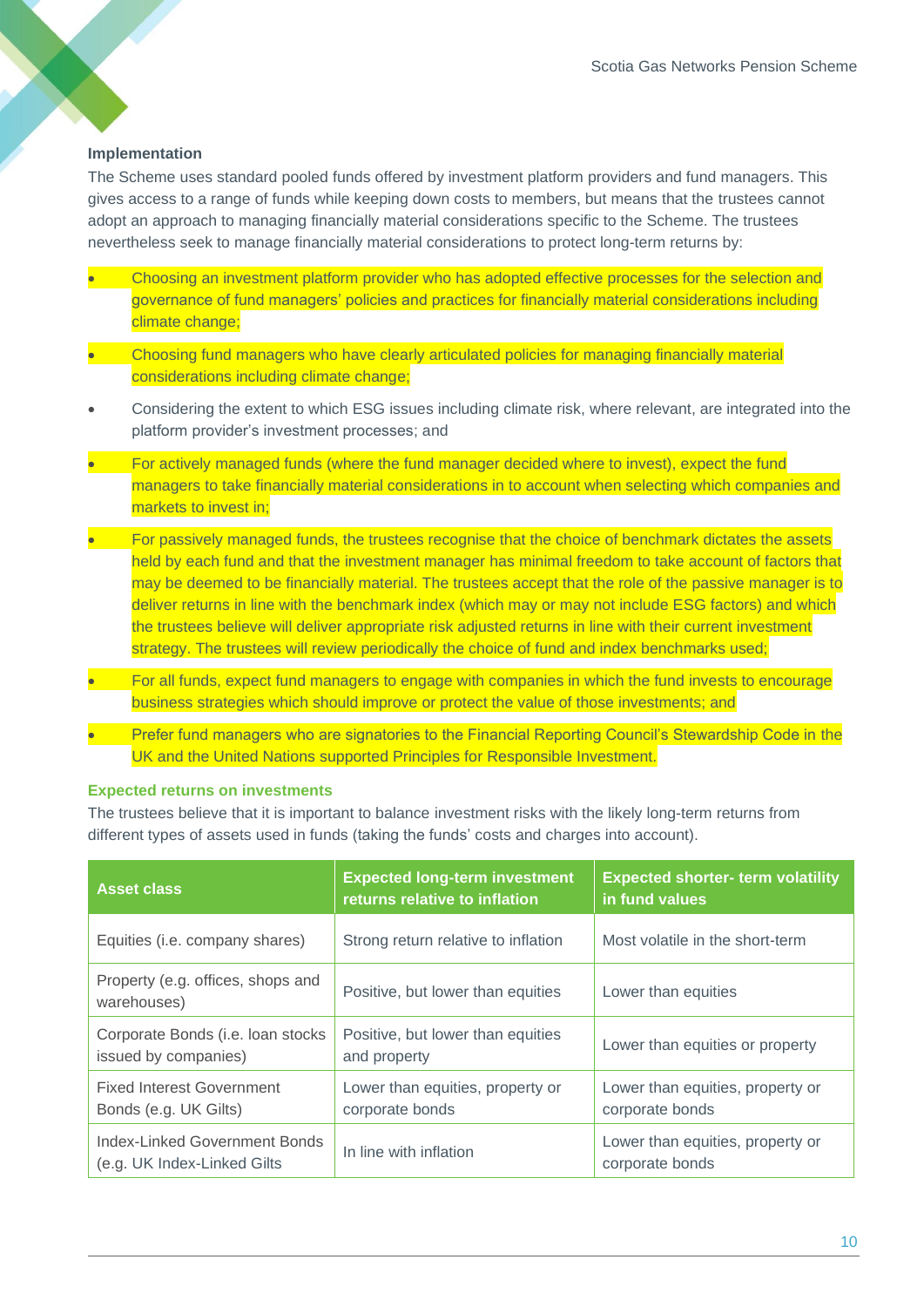| Cash (and other short-term    | Return may not keep pace with | Minimal with high degree (but not |
|-------------------------------|-------------------------------|-----------------------------------|
| interest-bearing investments) | inflation                     | complete) of capital security     |

**Long-dated Bonds** (e.g. UK Gilts and Corporate Bonds with a duration of 15 years or more) – should give fund values which move broadly in line with the financial factors influencing annuity rates.

**Multi-asset funds** (i.e. investing in a varying mix of asset classes) - should deliver positive returns relative to inflation over the longer-term, with lower short-term volatility than equities.

#### **Types of funds used**

#### **Structure of the investment arrangements**

The Scheme invests contributions for members through the provider's investment platform. Contributions buy units in the provider's funds. The provider in turn backs the value of its funds by buying units in funds from a selection of fund managers where investments are pooled with other investors. This enables the Scheme to invest in a range of funds giving a good spread of investments in a cost-effective manner.

The Scheme's asset, and the trustees' contract with the provider, is the policy of insurance issued by the provider. As a result, the trustees do not have any contractual arrangement with the investment managers or title to the underlying funds' assets.

#### **Delegation of investment decisions**

Due to the structure of the investment arrangements as outlined above, the trustees have delegated day to day investment decisions including the management of financially material considerations to the fund managers.

#### **Selection of funds**

The trustees will invest in funds on the provider's platform which in turn invest in the investment managers' pooled funds. The objectives of the funds and the policies of the investment managers will be evaluated by the trustees to ensure that they are appropriate for the needs of the Scheme.

The trustees' choice of funds, and hence choice of approaches to aspects such as responsible investment and shareholder engagement, are constrained by the choice of funds available on the provider's platform. While the trustees will endeavour as far as possible to select a platform provider and funds on that provider's platform which are consistent with the Scheme's investment objectives, this needs to be balanced against the wider benefits of access to the other funds on the platform and the other services from the platform provider as well as taking into consideration the costs of change to the Scheme and its members.

The trustees will seek to engage with the platform provider to obtain funds which meet the trustees' investment beliefs, and are expected to improve outcomes for members, but this is subject to being commercially viable for the provider and consistent with the charge cap for the default arrangement. The trustees expect the provider to encourage the investment managers to adopt appropriate practices for responsible investment and shareholder engagement.

The trustees will periodically review the choice of platform provider, at which time the suitability of the provider's fund range and effectiveness of its governance of the investment managers on its platform will be key criteria.

#### **Manager incentives**

The basis of remuneration of the investment managers by the platform provider may be subject to commercial confidentiality, however, the trustees will seek transparency of all costs and charges borne by members. Nevertheless, the trustees expect that it will be in the interests of both the platform provider and the investment managers on the provider's platform to produce growth in asset values in line with the funds' investment objectives. For passively managed funds this should be within an acceptable margin of the index the fund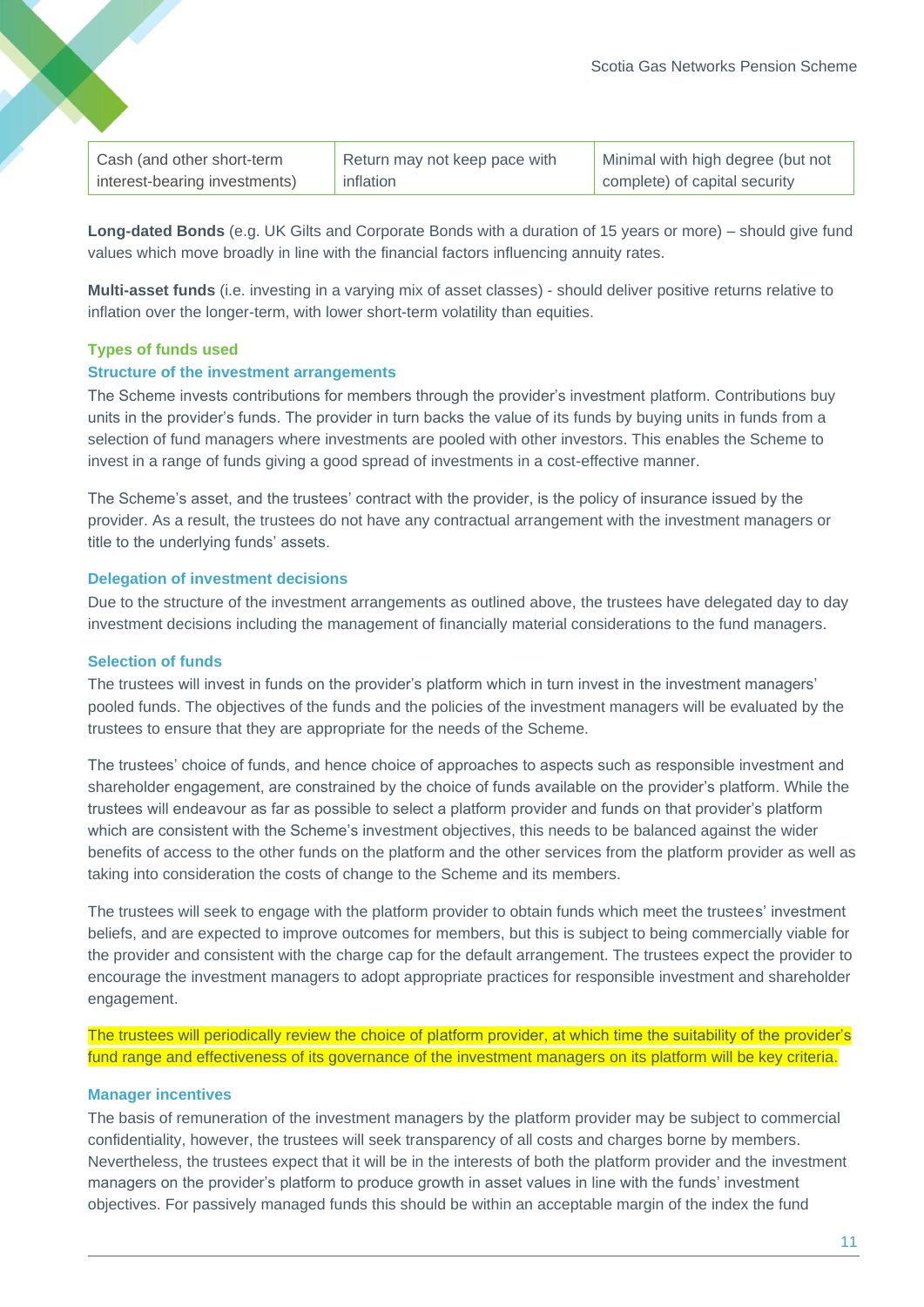tracks. For actively managed funds the investment return should be commensurate with the level of investment risk implied by the fund's objectives.

When selecting funds, the trustees will ask their investment advisor to consider the investment managers' remuneration strategies and appropriateness of each fund's investment guidelines to ensure that there is no inducement or scope to take an undue level of risk and that the investment managers will act in line with the interests of the Scheme's members.

In accordance with the 2015 Regulations, the trustees conduct an annual Value for Members assessment and will take action should the provider be found to be giving poor value. In addition, in accordance with guidance from the Pensions Regulator, the trustees will periodically review the Scheme's choice of provider to ensure their charges and services remain competitive. The trustees believe that these steps are the most effective way of incentivising the provider to deliver Value for Members, of which investment management charges and investment performance are key considerations.

The trustees also undertake a review at least every three years in which the appropriateness of the investment options at which time the suitability of the Scheme's investment management arrangements are also considered.

The trustees will monitor the investment managers against a series of metrics on a regular basis over a longterm time horizon of over 5 years including:

- Short term performance and since inception of their funds' respective benchmarks or performance targets:
- Relative tracking error where appropriate;
- The exercise of stewardship responsibilities (including engagement with issuers); and
- The management of risks.

The platform provider or investment managers are expected to provide explanations for any significant divergence from a fund's objectives. A material deviation from performance and risk targets or approach to portfolio management is likely to result in the fund being formally reviewed.

#### **Portfolio turnover**

The trustees do not expect investment managers to take excessive short-term risk and will monitor the investment manager's performance against the benchmarks and objectives on a short, medium and long terms basis.

For passively managed funds the turnover of holdings is driven by changes in the index a fund seeks to track and hence is outside the control of the investment manager except where a fund's total assets under management are relatively small where the investment manager does not fully replicate the index or where a fund invests in less liquid stocks.

When selecting actively managed funds, the trustees will consider, with the help of their investment advisers, the expected level of turnover commensurate with a fund's investment objectives, the investment manager's investment processes and the nature of the fund's assets.

Whilst the trustees expect performance to be delivered net of costs, including the costs of trading within the portfolio, the trustees will ask the investment platform provider or investment managers on the platform to report on at least an annual basis on the underlying assets held within fund with details of any transactions and turnover costs incurred over the Scheme's reporting year. The trustees will seek to compare portfolio turnover and the resultant costs against peer groups or portfolio turnover and costs for an appropriate index.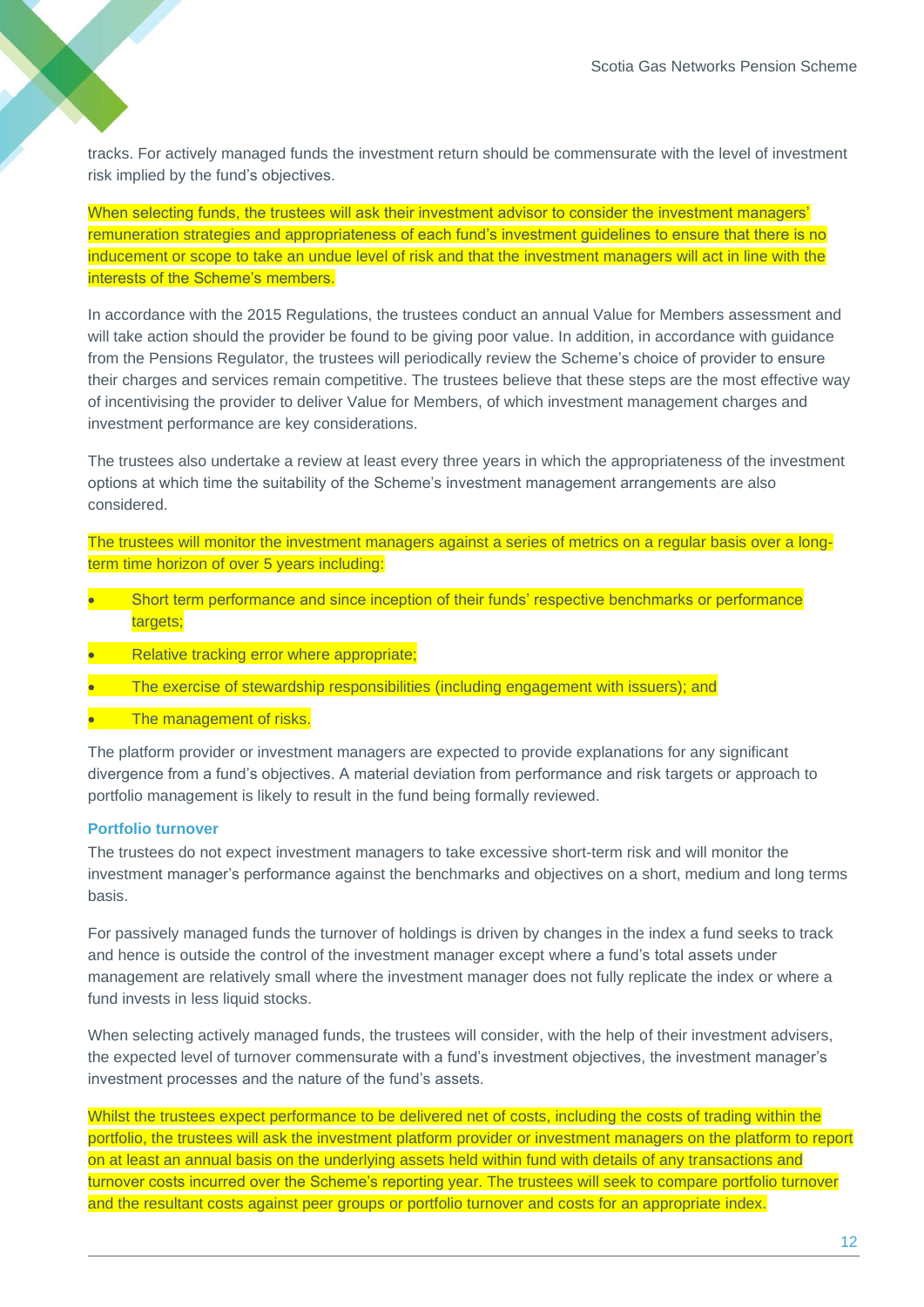Where a fund has significantly under or outperformed its benchmark, the trustees will seek to ascertain where necessary whether higher or lower than normal turnover has been a contributory factor. The trustees will challenge the platform provider and/or investment managers if there is a sudden change in portfolio turnover or if the level of turnover seems excessive.

#### **Portfolio duration**

The trustees recognise the long-term nature of defined contribution pension investments and chooses funds which are expected to deliver sustainable returns over the Scheme members' investment horizon. The trustee will carry out necessary due diligence on the underlying investment decision making process, to ensure the manager makes investment decisions over an appropriate time horizon aligned with the objectives for the related investment option.

The trustees expect that each fund will be used for at least three years, this being the period over which performance of the fund can be appropriately evaluated and the costs of change amortised, although all funds are subject to ongoing review against various financial and non-financial metrics in addition to their continued appropriateness within the investment strategy.

#### **Security of assets**

The funds are provided through a policy of insurance issued to the trustees by the platform provider. As a result, the value of the funds may be affected in the event of the provider getting into financial difficulties.

In the event of a fund manager getting into financial difficulties, the values in these underlying funds will depend upon the nature of the contract with the platform provider and the fund vehicles used by the fund managers' funds.

#### **Realisation of investments**

The trustees expect that the investment platform provider and the fund managers will normally be able to sell the funds within a reasonable timescale. There may, however, be occasions where the investment platform or fund managers need to impose restrictions on the timing of sales and purchases of funds (most notably for funds investing in property) in some market conditions to protect the interests of all investors in that fund.

Nevertheless, the trustees recognise that most members' pension pots have a long investment timeframe, during which assets which are less easily traded (such as property or infrastructure) can be managed to deliver good long-term returns while avoiding the impact of liquidity issues at retirement.

#### **Balance of investments**

Overall, the trustees believe that the Scheme's investment options:

- Provide a balance of investments; and
- Are appropriate for managing the risks typically faced by members.

#### **Stewardship**

The trustees recognise that stewardship encompasses the exercise of voting rights, engagement by and with investment platform and fund managers and the monitoring of compliance with agreed policies.

The Scheme offers members the default arrangement and a choice of self-select funds. The trustees' stewardship activities are to be focused on the default arrangement which is used by the largest number of members and accounts for the majority of the DC assets.

#### **Members' financial interests**

The trustees expect that the investment platform provider and fund managers will have the members' financial interests as their first priority when choosing investments.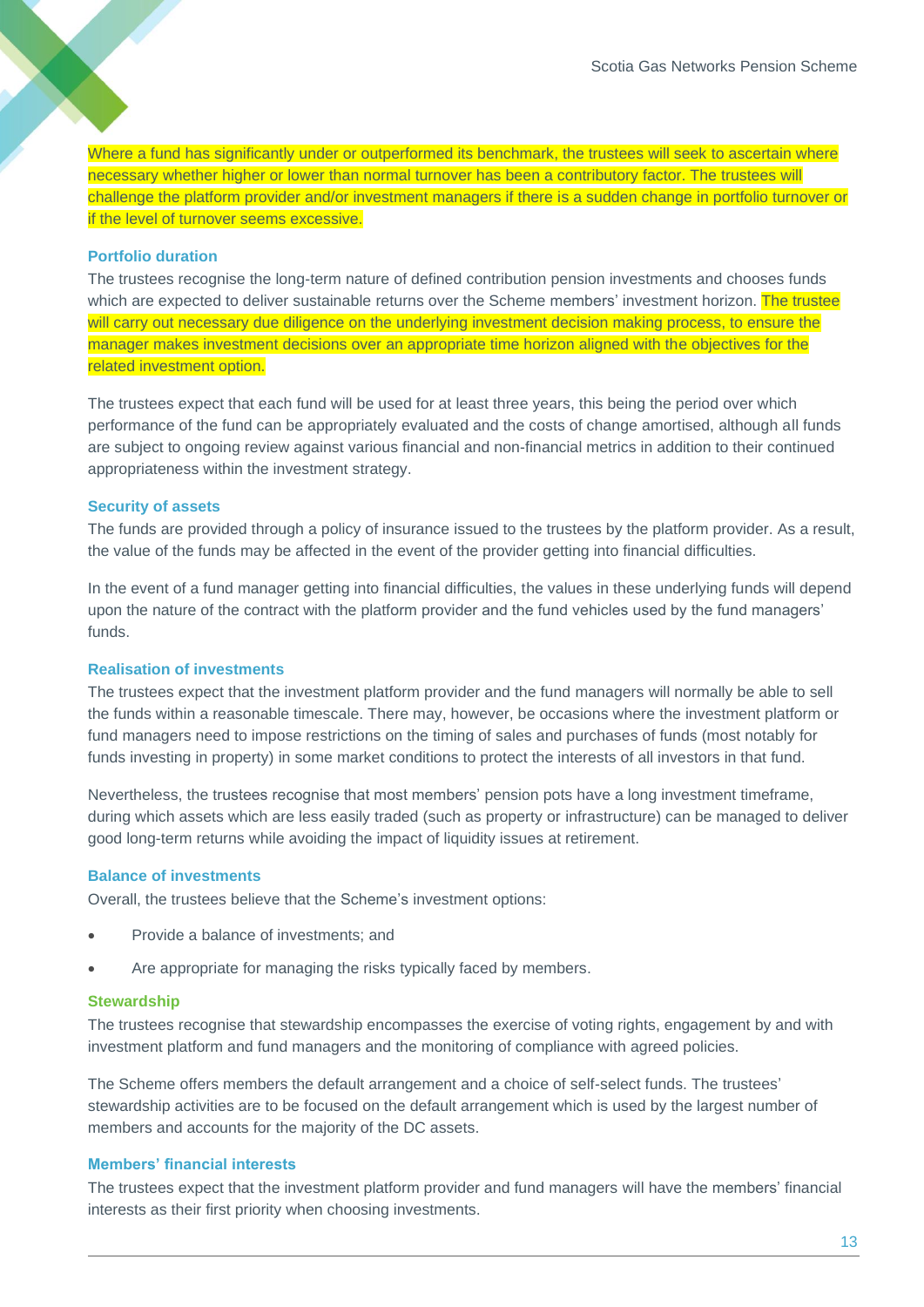#### **Conflicts of interest**

When appointing platform providers and choosing investment managers' funds on the provider's platform, the trustees will seek to establish that the platform provider and each investment manager has an appropriate conflicts of interest policy in place. This includes any provisions to disclose any potential or actual conflict of interest in writing to the trustees.

When given notice the trustees will consider the impact of any conflicts of interest arising in the management of the funds used by the Scheme.

Responsibility for investment decisions has been delegated to the investment managers which includes consideration of the capital structure of investments and the appropriateness of any investment made. Where managers are investing in new issuance, the trustees expect the investment manager to engage with the issuer about the terms on which capital is issued and the potential impact on the rights of new and existing investors.

The trustees will consider any conflicts of interest arising in the management of the funds used by the Scheme and will ensure that the platform provider and each investment manager has an appropriate conflicts of interest policy in place. Platform providers and investment managers are required to disclose any potential or actual conflict of interest in writing to the trustee.

#### **Voting and engagement**

The trustees believe that engagement with the companies in which the Scheme invests, including the proactive use of shareholder voting rights, can improve the longer-term returns on the Scheme's investments.

The Scheme invests via an investment platform provider, who in turn invest in funds which are pooled with other investors to keep costs down and ensure adequate diversification. As a result, the trustees have adopted a policy of delegating voting decisions on stocks to the underlying fund managers on the basis that voting power will be exercised by them with the objective of preserving and enhancing long term shareholder value. The fund managers are expected to exercise the voting rights attached to individual investments in accordance with their own house policy.

Where relevant, the trustees have reviewed the voting and engagement policies of the fund managers as well as the approach to governance of the investment platform provider and determined that these policies are appropriate. On an annual basis, the trustees will request that the investment platform provider provide details of any change in their house policy.

Where appropriate, the trustees will engage with and may seek further information from the investment platform provider and fund managers on how portfolios may be affected by a particular issue.

The trustees do not engage directly but believe it is sometimes appropriate for the fund managers to engage with key stakeholders which may include corporate management, regulators and governance bodies, relating to their investments in order to improve corporate behaviours, improve performance and mitigate financial risks. The trustee aims to review engagement activity undertaken by the fund managers as part of its broader monitoring activity.

The trustees expect the investment platform provider to adopt similar practices with regards to the inclusion and ongoing oversight of fund managers on their platform. The trustees also expect the platform provider to be able to evidence their own governance practices on request.

#### **Monitoring**

The trustees expect the platform provider to monitor adherence of their investment managers to stated voting and engagement policies, engage with managers where concerns are identified and to report on these issues. The trustees will request reports from the investment platform provider on the fund managers' voting activity on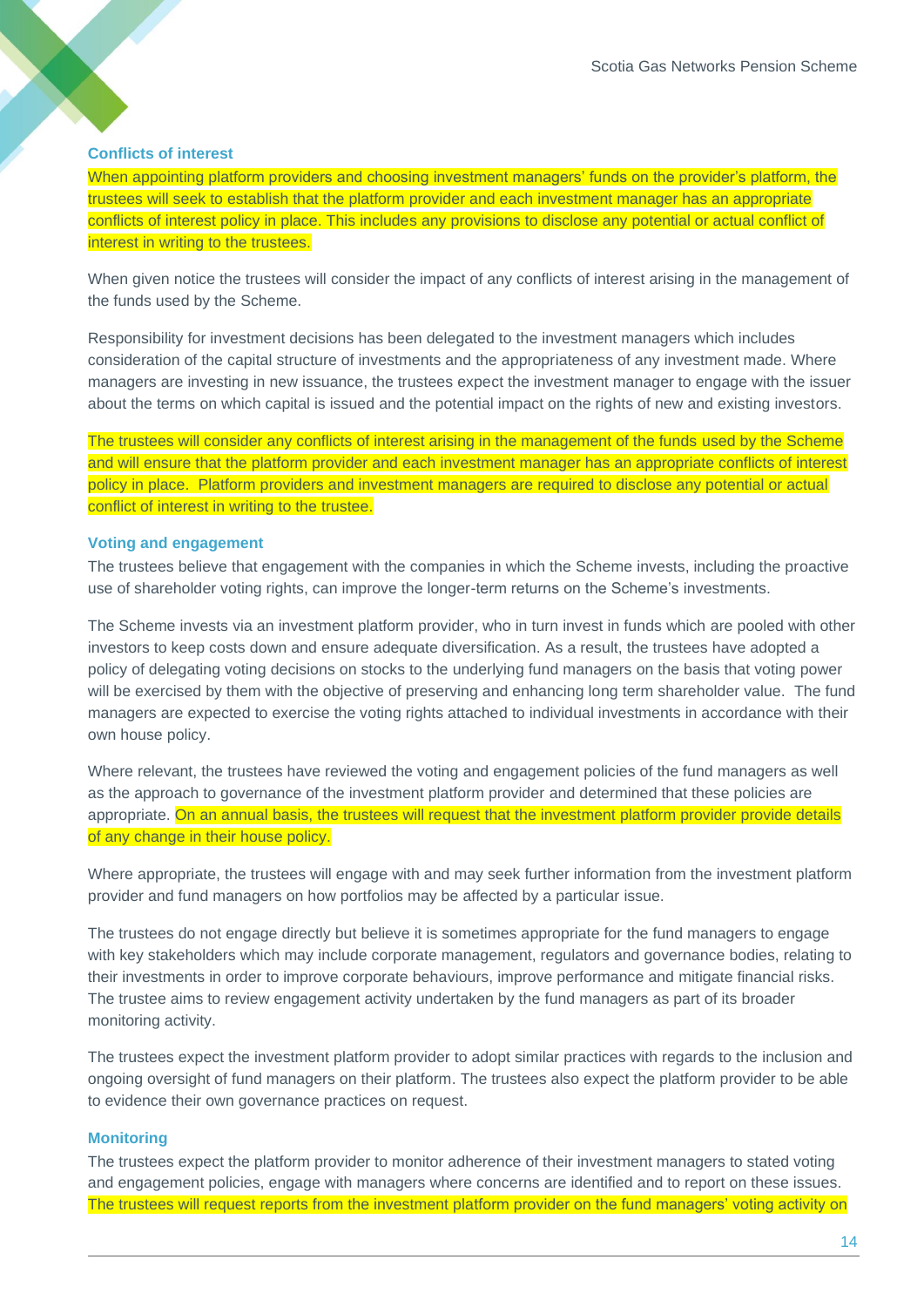a periodic basis. The trustees will also periodically review the fund managers voting patterns and may also monitor voting on particular companies or issues affecting more than one company.

The trustees review the fund managers' voting activity annually in conjunction with their investment adviser and use this information as a basis for discussion with the investment platform provider and fund managers.

The trustees aim to meet with Aviva on a periodic basis. The trustees will provide Aviva with an agenda for discussion, including issues relating to individual holdings voting record and, where appropriate, ESG issues. Aviva are challenged both directly by the trustees and by their investment advisers on the impact of any significant issues including shareholder voting record, conflicts of interests and, where appropriate, ESG issues that may affect the prospects for return from the portfolio.

#### **Non-financial factors**

The trustees note that a large majority of members have not made active investment choices in actively managed funds and so the trustees believe that most members are unlikely to have strong views on where their savings are invested. The trustees have not considered any non-financially material factors in the development and implementation of their investment strategy

The trustees note that non-financial factors can affect various investment risks which are borne by members and may under-perform other funds with broader-based investment approaches.

Fund managers are otherwise only expected to take non-financial factors into account when these do not conflict with the financial interests of members and the Scheme's investment objectives.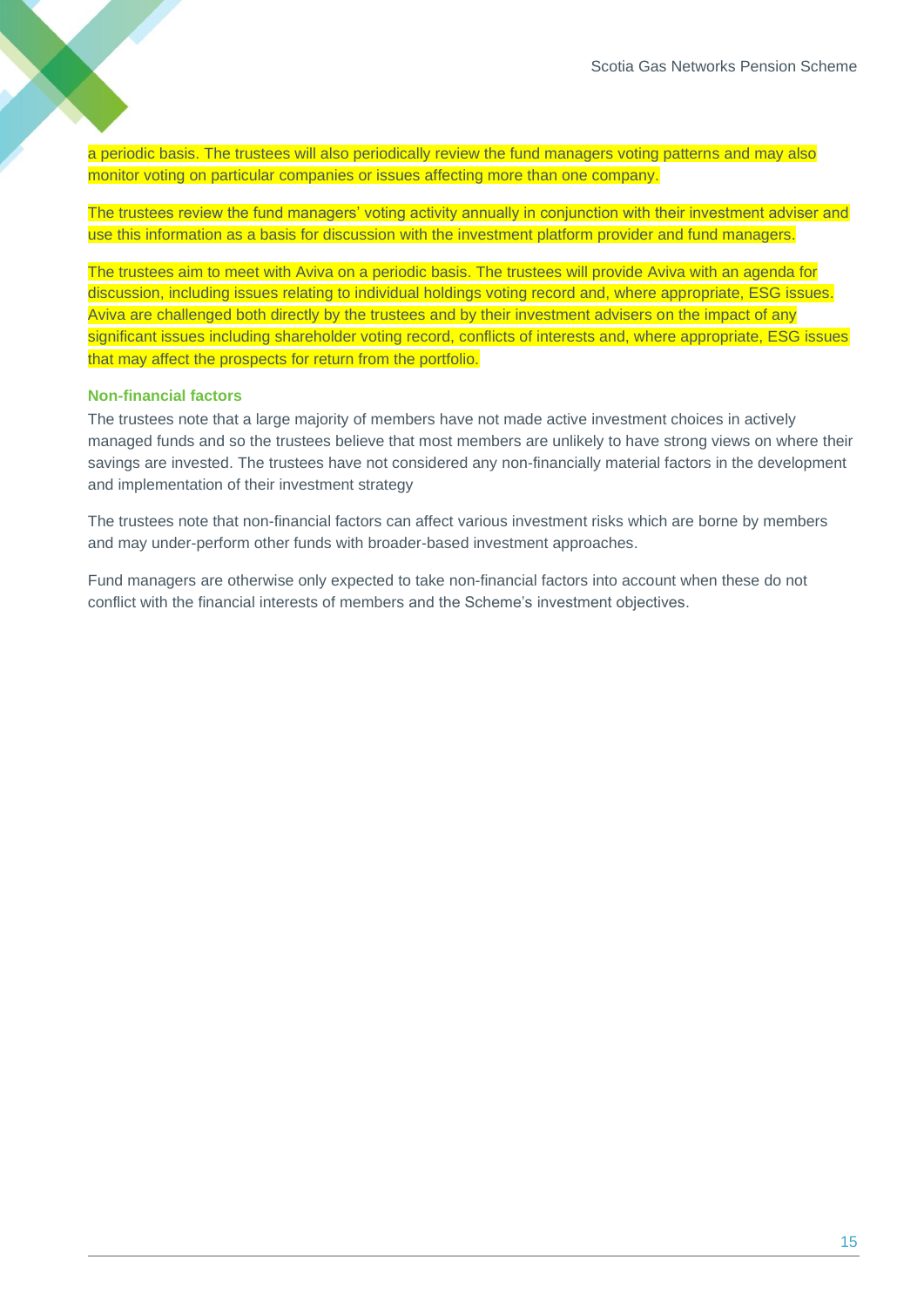#### **For the record**

The trustees obtain and consider proper advice from suitably experienced and qualified persons when choosing investments and preparing the Statement of Investment Principles.

Funds are chosen by the trustees to give an expected level of return with an appropriate level of investment risk which meets the objectives of each default arrangement and other investment options.

The funds used at each stage of the default arrangement are intended to deliver good member outcomes at retirement from an appropriate balance of investment growth relative to inflation and the then pertinent investment risks.

The investment platform uses a life insurance company based legal vehicle for its funds. The fund managers used by the platform use a variety of different legal vehicles for their funds. The funds may invest in quoted and unquoted securities traded in regulated UK and overseas markets:

- Equities (company shares);
- Fixed interest and index-linked bonds issued by governments and companies;
- Cash and other short-term interest bearing deposits;
- Commercial and residential property;
- Illiquid assets including infrastructure, forestry, private equity and private debt;
- Commodities through collective investment vehicles; and
- Derivatives to facilitate changes in where funds are invested or to help control investment risks.

Funds provided through a life insurance company must comply with the Financial Conduct Authority ("FCA") "Permitted Links" rules, which place limits on the degree of leverage a fund can use. Fund managers using other fund vehicles subject to the European "UCITS IV" and the FCA's "Non-UCITS" regulations have to meet requirements on the security and concentrations of assets. Exchange Traded Funds may be used directly or indirectly to gain access to less easily traded and illiquid asset classes.

Subject to the funds' benchmarks and guidelines, the fund managers are given full discretion over the choice of securities and, for multi-asset funds, choice of asset classes. Fund managers are expected to maintain well-diversified and suitably liquid portfolios of investments.

The trustees consider that these types of investments are suitable for the Scheme. The trustees are satisfied that the funds used by the Scheme provide adequate diversification both within and across different asset classes.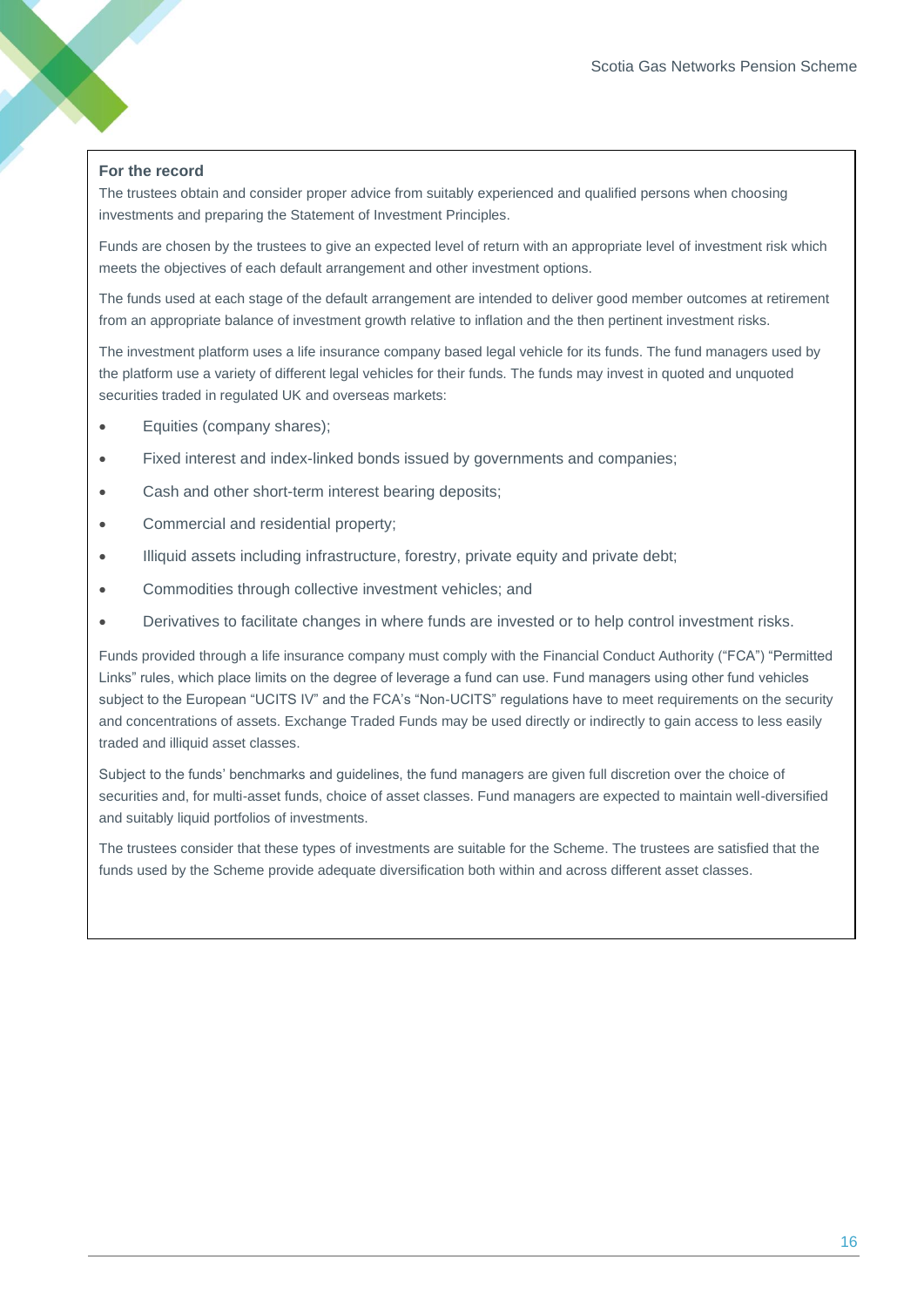# Appendix A Investment implementation for the default arrangement

#### **Default arrangement**

The default arrangement is a lifestyle strategy which targets income drawdown at retirement.

Members are invested in funds expected to give higher returns relative to inflation up to 15 years before their retirement date.

Members are gradually switched into funds which are expected to give good returns relative to inflation while consolidating past investment gains between 15 and their retirement date.



Please note that the underlying asset allocations are dynamic.

#### **Fund allocation**

Source: Aviva 31 March 2020

The allocation to each fund in the default arrangement at yearly intervals up to a member's retirement date is:

| <b>Years to</b><br>retirement | <b>My Future</b><br><b>Growth Fund</b> | <b>My Future</b><br><b>Consolidation</b><br><b>Fund</b> |
|-------------------------------|----------------------------------------|---------------------------------------------------------|
| 15 or more                    | 100                                    | 0                                                       |
| 14                            | 93                                     | 7                                                       |
| 13                            | 87                                     | 13                                                      |
| 12                            | 80                                     | 20                                                      |
| 11                            | 73                                     | 27                                                      |
| 10                            | 67                                     | 33                                                      |
| 9                             | 60                                     | 40                                                      |
| 8                             | 53                                     | 47                                                      |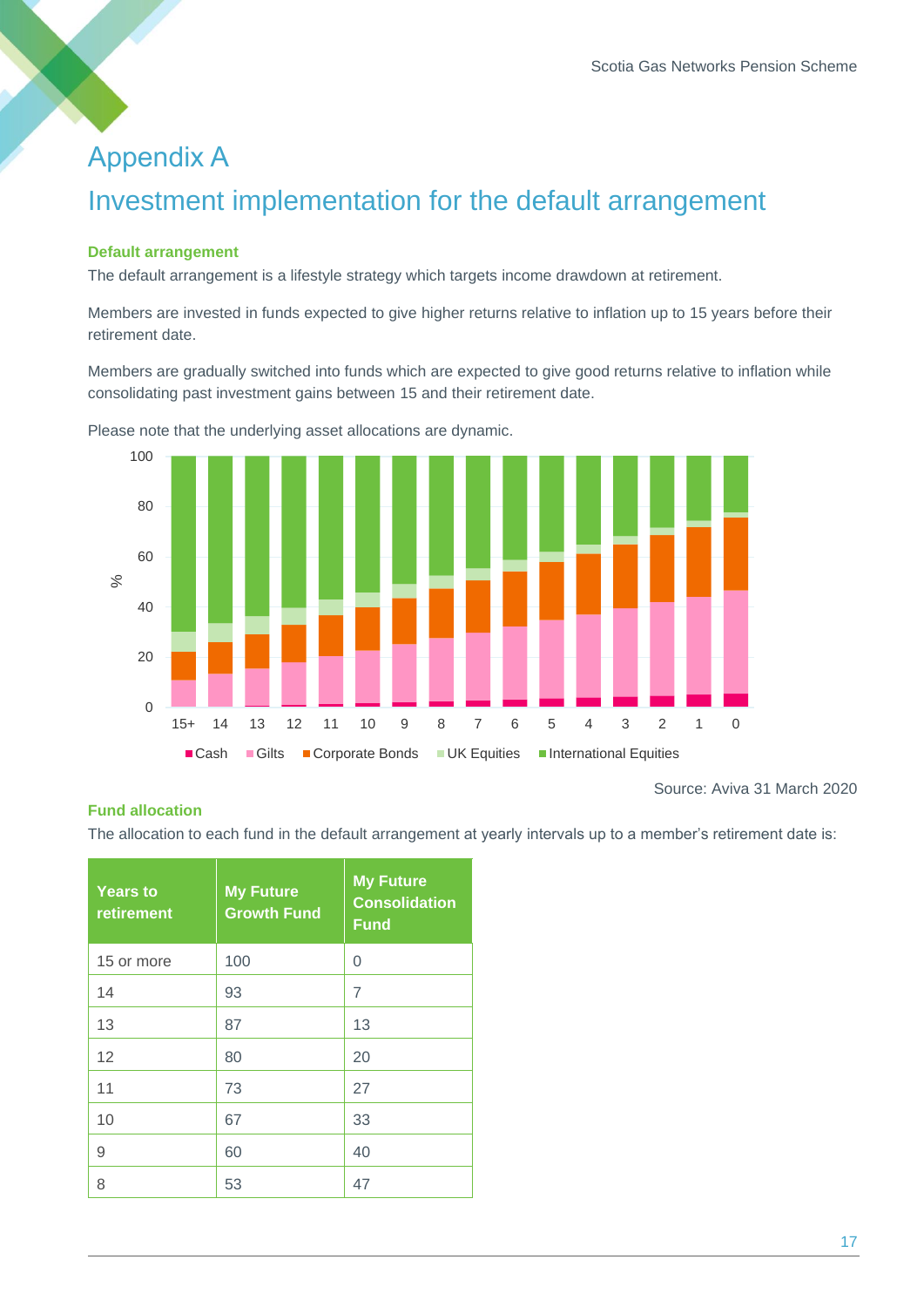| 7              | 47             | 53  |
|----------------|----------------|-----|
| $\,$ 6 $\,$    | 40             | 60  |
| 5              | 33             | 67  |
| $\overline{4}$ | 27             | 73  |
| 3              | 20             | 80  |
| $\overline{2}$ | 13             | 87  |
| 1              | $\overline{7}$ | 93  |
| 0              | 0              | 100 |

Rebalancing between these funds takes place on a quarterly basis.

#### **Funds and charges**

The funds used by the default arrangement and their charges (expressed as a percentage annual management charge ("AMC") and Total Expense Ratio ("TER") as at 31st March 2020 are:

| <b>Fund name</b>                         | $AMC$ %  | TER %    |
|------------------------------------------|----------|----------|
| Aviva Pension My Future Growth IE        | $0.47\%$ | 0.47%    |
| Aviva Pension My Future Consolidation IE | $0.47\%$ | $0.47\%$ |

Members in the default option will see TERs of 0.47% p.a.

#### **Investment costs**

#### **Fund charges**

The investment platform provider's and fund managers' charges for the investment options are borne by the members.

The Scheme is a "qualifying scheme" for auto-enrolment purposes, which means that the Default Option is subject to the charge cap introduced by the government from April 2015.

#### **Transaction costs**

Transaction costs arise when the fund managers buy and sell the assets held by each fund. Costs may also be incurred when units in the funds are bought and sold. These costs are taken into account when calculating the funds' unit prices and members' fund values.

#### **Review**

The present default arrangement was introduced in October 2018.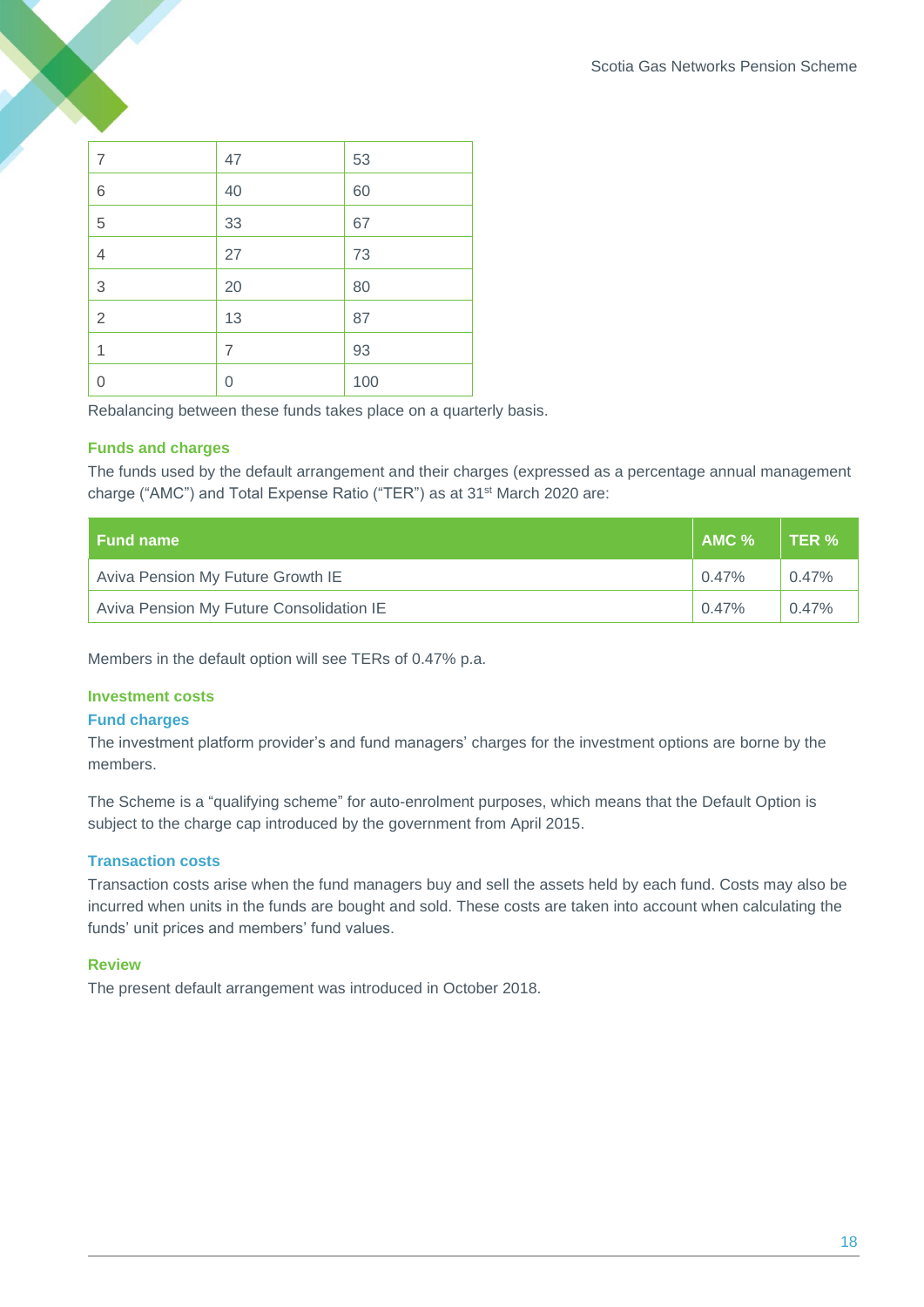# Appendix B Investment implementation for investment options outside the default arrangement

#### **Self-select fund range**

The Scheme offers members a choice of self-select funds options as an alternative to the default option.

#### **Fund range**

The choice of self-select funds and their charges (expressed as a percentage [annual management charge] ("AMC") and Total Expense Ratio ("TER") as at 31st March 2020 are:

| <b>Fund name</b>                                                               | <b>AMC %</b> | TER % |
|--------------------------------------------------------------------------------|--------------|-------|
| <b>Aviva Pension Property FP</b>                                               | 0.49%        | 0.49% |
| Aviva Pension BlackRock Over 5 Year Index-Linked Gilt Index Tracker IE         | 0.45%        | 0.45% |
| Aviva Pension BlackRock Sterling Liquidity IE                                  | 0.45%        | 0.45% |
| Aviva Pension BlackRock Corporate Bond All Stocks Index Tracker IE             | 0.45%        | 0.45% |
| Aviva Pension BlackRock Emerging Markets Index IE                              | 0.85%        | 0.85% |
| Aviva Pension BlackRock European Equity Index Tracker IE                       | 0.45%        | 0.45% |
| Aviva Pension BlackRock (30:70) Currency Hedged Global Equity Index Tracker IE | 0.49%        | 0.49% |
| Aviva Pension BlackRock Over 15 Year Gilt Index Tracker IE                     | 0.45%        | 0.45% |
| Aviva Pension BlackRock UK Equity Index Tracker IE                             | 0.45%        | 0.45% |
| Aviva Pension BlackRock World ex UK Equity Index Tracker IE                    | 0.45%        | 0.45% |
| Aviva Pension Schroder Life Intermediated Diversified Growth IE                | 1.14%        | 1.14% |
| Aviva Pension My Future Growth IE                                              | 0.47%        | 0.47% |
| Aviva Pension My Future Consolidation IE                                       | 0.47%        | 0.47% |
| Aviva Pension My Future Cash Lump Sum XE                                       | 0.47%        | 0.47% |
| Aviva Pension My Future Drawdown XE                                            | 0.47%        | 0.49% |
| Aviva Pension My Future Annuity XE                                             | 0.49%        | 0.50% |

#### **Investment costs**

The investment platform provider's and fund managers' charges for the investment options are borne by the members.

Transaction costs arise when the fund managers buy and sell the assets held by each fund. Costs may also be incurred when units in the funds are bought and sold. These costs are taken into account when calculating the funds' unit prices and members' fund values and are borne by members.

#### **Review**

The updated self-select fund range was introduced in October 2018.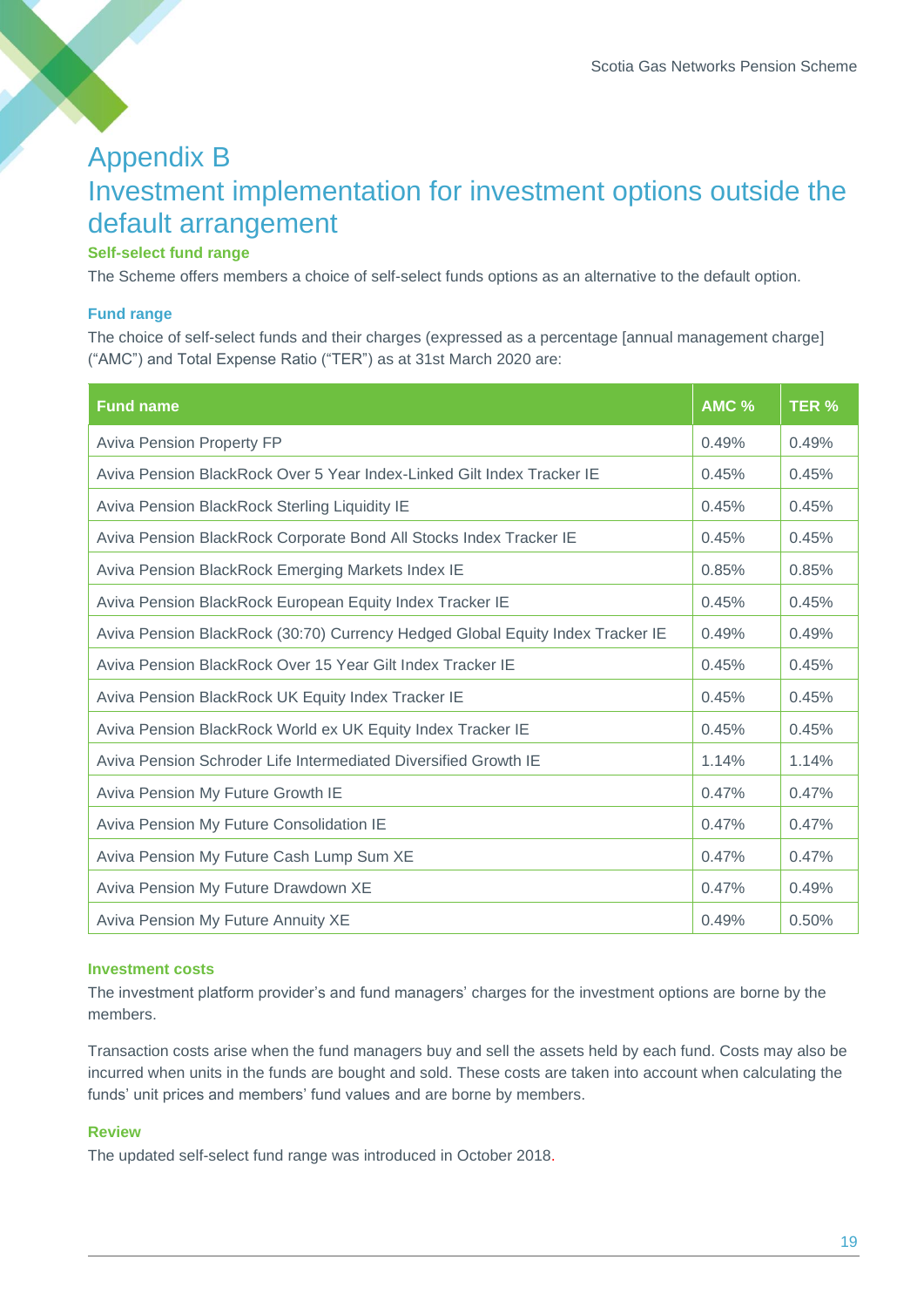#### **Legacy investment options**

#### **Closed lifestyle option**

There is one legacy lifestyle option which is now closed to new entrants. Those members who had 3 years until retirement in September 2018 were automatically left in this lifestyle option and not moved across to the new default arrangement. Please note that there were two other legacy lifestyle options, however these are now closed and do not have any members invested so we have not provided details of these strategies below.

Details of the one remaining legacy lifestyle option with members invested are provided below.



#### **SGN 10 Year Lifecyle 2014**

The SGN 10 Year Lifecycle was introduced following the DC Section review in 2013 as an additional optional lifestyle strategy with a more diversified global equity exposure. It begins de-risking ten years from retirement but includes investments in corporate bonds and gilts in the de-risking phase. Members have had to opt in to the new strategy and take up of the new offering has been low.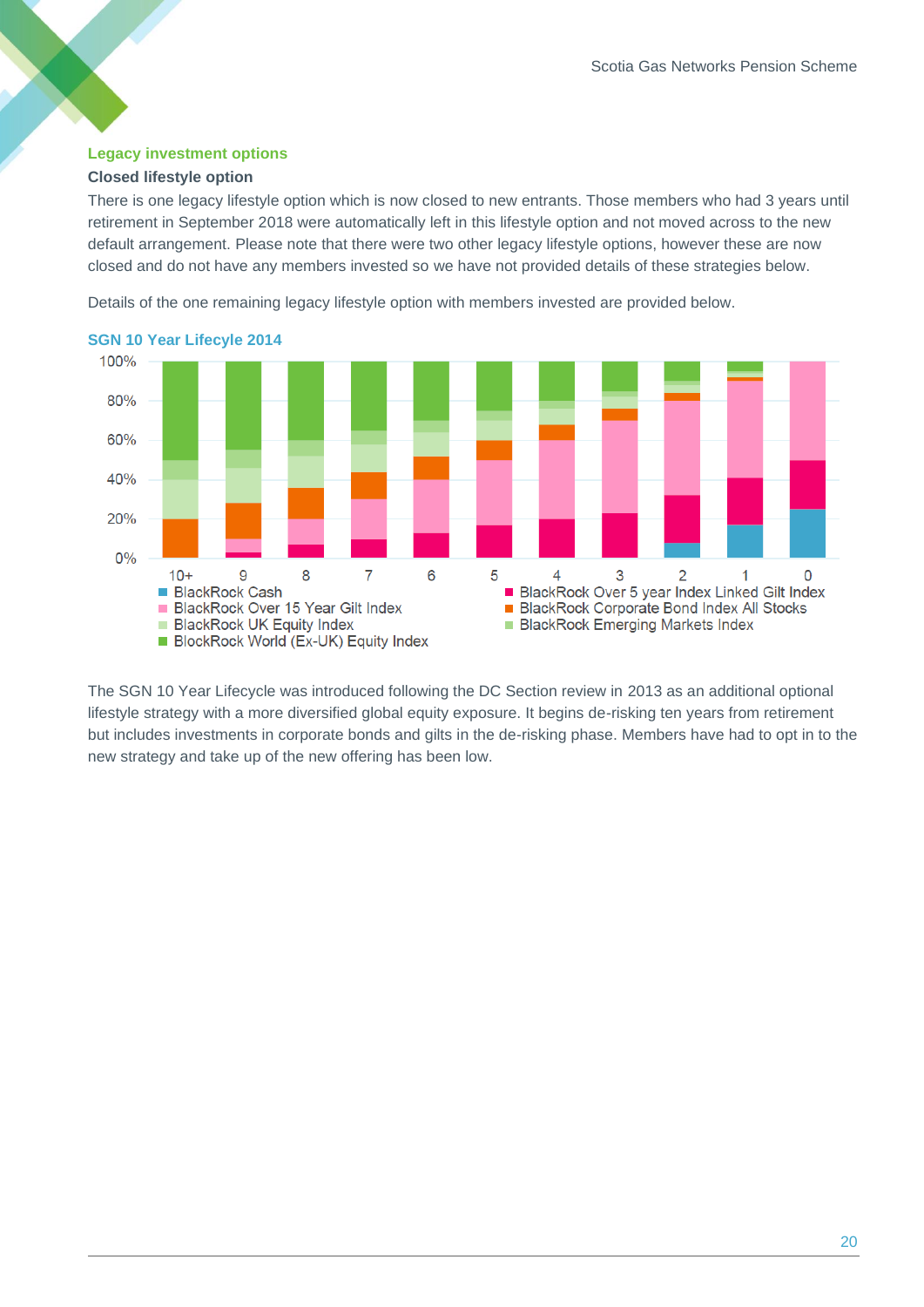## Appendix C

### Summary of the approach to investment governance

#### **For the record**

The trustees' approach to investment governance complies with the provisions of the Scheme's Trust Deed and Rules as well as legislative requirements.

The Scheme's investment governance is also intended to meet the expectations set out in the Pensions Regulator's 2016 Code of Practice 13.

#### **Exercising the trustees' Powers**

The trustees will always act in the best interests of the members.

The trustees have delegated day-to-day work on the Scheme's administration and investments.

#### **Conflicts of interest**

In the event of a conflict of interests, the trustees will ensure that contributions are invested in the sole interests of members and beneficiaries.

#### **Monitoring**

The trustees regularly monitor and review:

**Investment Performance** - The performance of the funds in which the Scheme invests against both the funds' stated performance objectives and the investment objectives of the Scheme.

This will also include monitoring the levels of portfolio turnover in the event that significant under or outperformance occurs.

**Value for Members** - The member borne charges for the default option against the charge cap for autoenrolment purposes and the funds' charges and transaction costs to ensure that they represent value for members.

**Suitability** - The suitability of the default option and investment options outside the default arrangement at least every three years and without delay after any significant change in investment policy or the demographic profile of the Scheme's membership.

**The Statements of Investment Principles** - at least every three years and without delay after any significant change in investment policy or the demographic profile of the Scheme's membership. The trustees will consult the Employer on any changes.

#### **Compliance with Statement of Investment Principles**

The trustees will monitor compliance with the Statement of Investment Principles annually and publish a report to members with effect from the Scheme year ending after 1 October 2020.

**Investment process** - The processes for investing contributions and taking money from the investment options to pay benefits to ensure that they are carried out promptly and accurately.

**Security of assets** - The security of funds' assets when choosing a fund provider/manager and thereafter.

**Voting** – The fund managers' records of exercising shareholder voting rights.